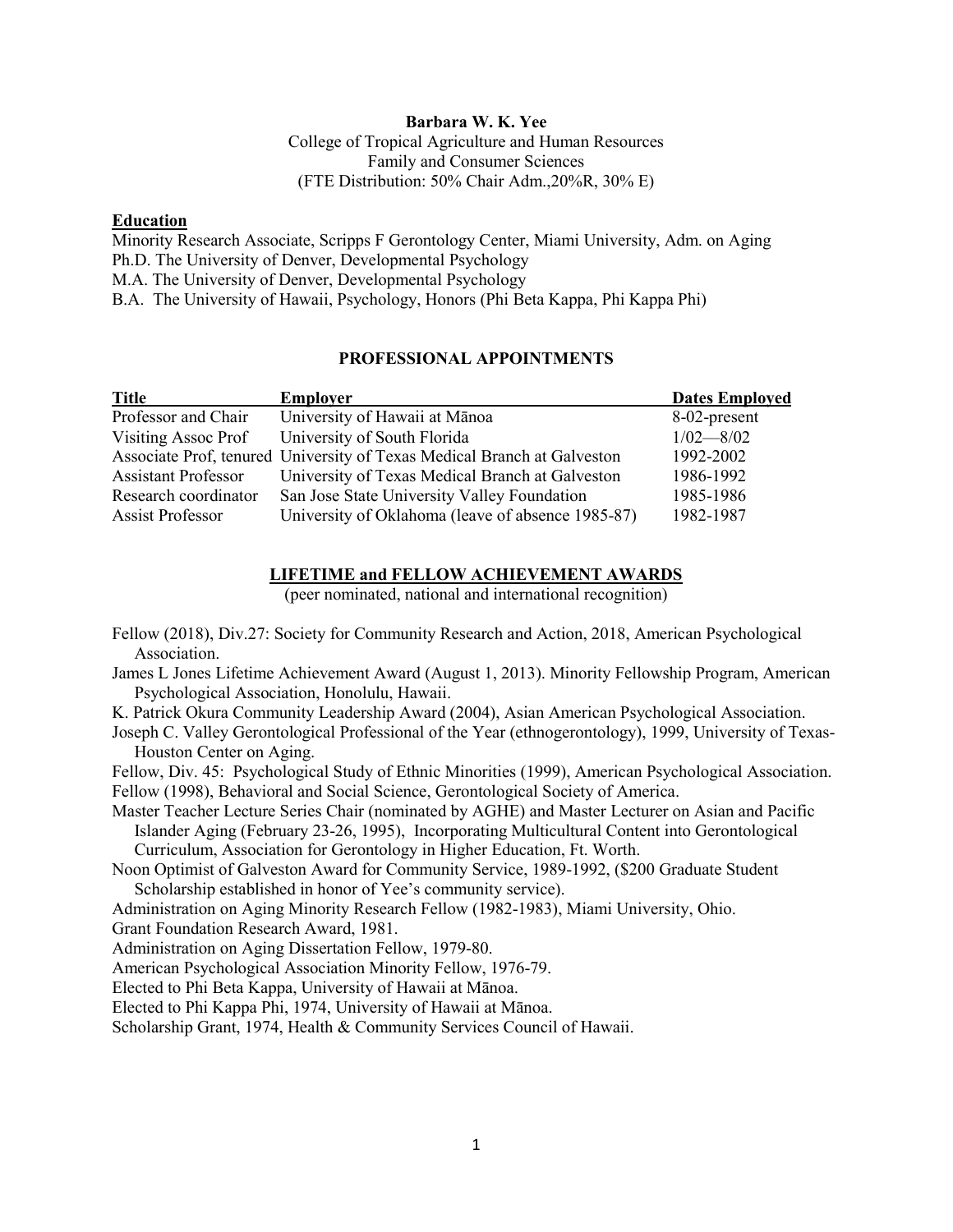#### **TEACHING RESPONSIBILITIES**

#### **Post-Doctoral Trainees:**

- Ann-MarieYamada (University of Southern California, Associate Professor with tenure, 2009) University of Texas Medical Branch (2000-02).
- Ha T. Nguyen (2007-2008) Associate Professor, Dep.t of Family and Community Medicine, Wake Forest University School of Medicine;2002-2007-Intramurual Fellow, National Institute on Aging; University of Texas Medical Branch (2000-2002).

#### **Ph.D. Dissertation Committees:**

- Committee member- Richelle Tressa Magday Asselstine, Nursing , UHM, 2011 "Self-Care, Social Support, and Quality of Life in Asians and Pacific Islanders with Type 2 Diabetes".
- Committee member- Fung Ling Ho, Psychology, UHM, 2006, "The effect of emotional support, negative interpersonal interaction, emotional control, and pain upon depression and anxiety among Chinese cancer patients", Dissertation Abstracts International: Section B: The Sciences and Engineering. 66(12-B), 2006, pp. 6924.
- Committee member-Hoang T. Nguyen, PMCH, UTMB, 2002 (Lifestat Consulting), "Prediction Models of the Symptom and Functional Levels of Persons with Chronic Mental Illness".
- Committee member-Robert Jono, PMCH (dropped out 1998), UTMB, "A Time Related Model as Determinate Factor in the Health and Disability of Vietnamese Americans".
- Committee member-Charles Gray, PMCH, UTMB, " Psychometric Properties of Smoking Cessation Assessment".
- Committee member-Linda Perkowski, PMCH, UTMB, Summer 1997, "The Impact of Arthritis and Comorbidity on Weight-Bearing Activities in Elderly Mexican Americans."
- Committee member-Gregorio Rodriquez, PMCH, UTMB, Fall 1996, "The Precede Model and Cervical Cancer Screening Among Mexican Border Maquiladora Workers."
- Committee member-Sandra Black, PMCH, 1994, UTMB, " Stability and Change in Depression in Mexican American Women: A Longitudinal Study."
- Committee member-Juanita McCallon, Education, OU, 1985, "Aging among Alaska Natives."
- Committee member-Blaine Brown, History, OU, 1984, "Internment of Japanese Americans during World War II."

## **M.S. and M.A. Thesis Committees:**

- Committee member-Colin Wills, MS HNFAS, 2016, UHM (Yee grant supported Native Hawaiian RA 2013-1-2015). "The Relationship Between Dietary Protein And BMI, Body Composition, And Waist Circumference."
- Chair- Ruili Luo, SAHS, UTMB, Spring 2002 (Research Associate, UT-MD Anderson), "Development and Testing of a Chronic Disease Health Beliefs and Lifestyle Practices Questionnaire for Older Chinese Americans."
- Committee member-Victor Ayala, SAHS, UTMB, Spring 2002, "Assessment of Older African American and Mexican Americans' Satisfaction with Meals-on-Wheels."
- Committee member-Jason Whitney, SAHS, UTMB, Fall 2000, "Adult Day Care: Characteristics associated with a successful operation."
- Chair-Roxana Tanguma. SAHS, UTMB, Fall 2000 (University of Texas Medical Branch, Outreach Coordinator, Aging Center)"Cardiovascular Disease Health Beliefs and Practices among Mexican American Veterans."
- Committee member-Michael Sells, SAHS, UTMB, Summer 2000 (Centers for Disease Control), "Violence among African American males."
- Chair- Kate de Medeiros, SAHS, UTMB, Fall 1999 (Associate Professor with tenure, Miami University), "Autobiographical Writing and Changes in Memory Performance in Older Adults: A Pilot Study".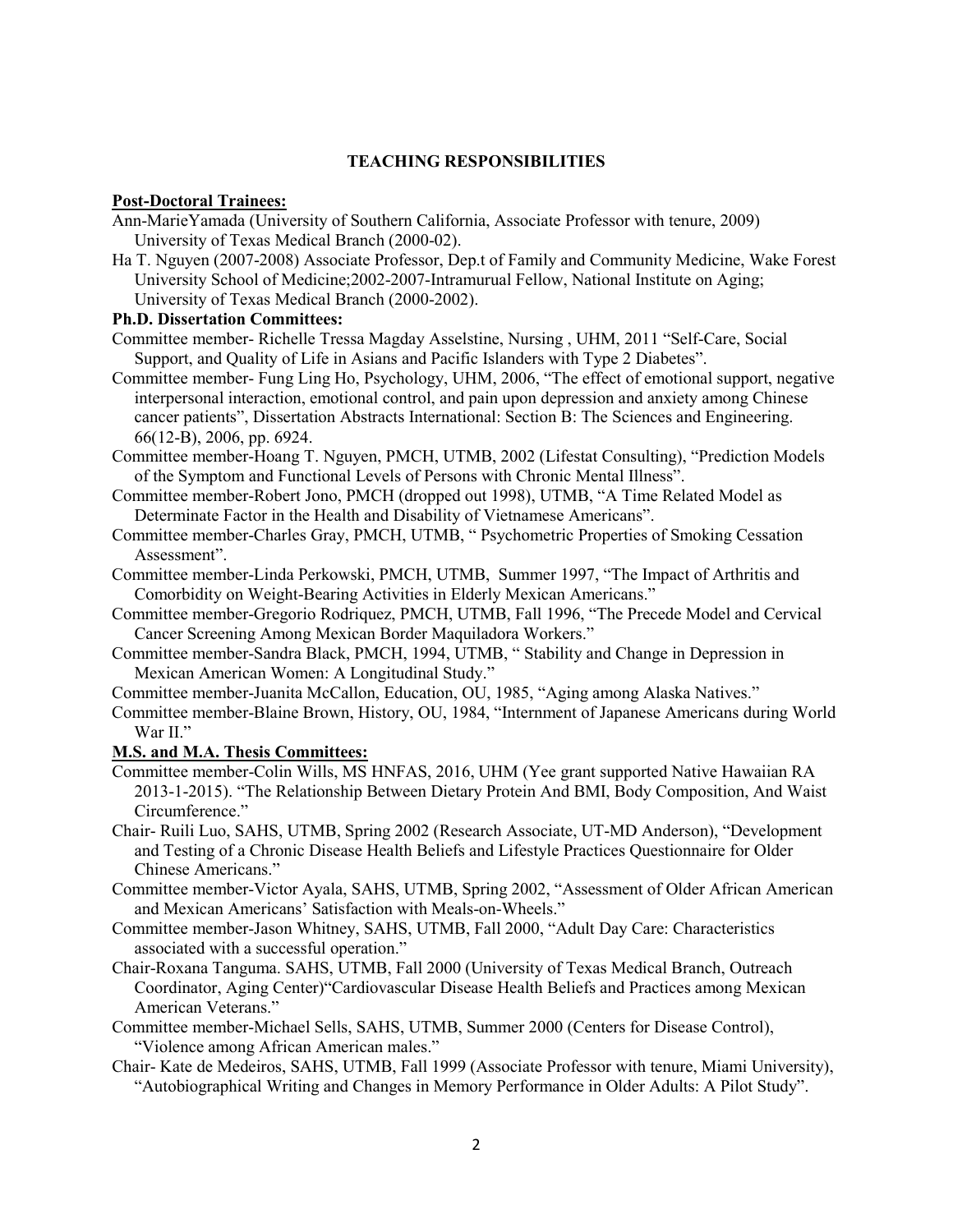Committee member-Sunita Prabhakar, SAHS, UTMB, Spring 1999, "Acculturation and mental health: Asian Indian Immigrant Women in the U.S.".

Chair-Thelma Leal, SAHS, UTMB, Spring 1998, "The Role of Acculturation and Cultural Constructs on Health Promoting Behaviors Among Elderly Mexican American Women".

Committee member-Carol Looney, SAHS, UTMB, Spring 1997 (University of Texas-Houston Health Science)

"Medication management among African and Caucasian American elderly".

Committee member-Shirley Acker, SAHS, UTMB, Spring 1997, "Choices: A Survey of Decision Making and Social Ties Among African American Teenage Males".

- Chair-Elicia Dunn, SAHS, UTMB, Summer 1996 (Associate Professor, OT, UTMB), "Use of An Alternative Method to Assess Preadolescent Girls: Knowledge and Attitudes Toward Alcohol".
- Chair-Karen Stephenson, SAHS, UTMB, Summer 1995 (Associate Professor, PA, UTMB), "Education for African American Adults with Arthritis".
- Committee member-Russell Clark and Glenn Herman, PT, SAHS, UTMB, 1995,"Children's Attitudes Towards Physical Education and Fitness".
- Chair-Pamela Britton, SAHS, UTMB, 1995, "Cardiovascular Disease Knowledge and Healthstyle Behaviors Among Middle age and Older Black Adults".

Committee member-Ruth Rochat, SON, UTMB, 1993. "Cultural Values: A Descriptive Exploratory Study".

- Committee member-Elda Ramirez, SON, UTMB, 1993, "Impact of Spanish Lingustic Mismatch in Quality of Emergency Room Care".
- Committee member-Kathy Kemele, SAHS, UTMB, 1993, "Geriatric Clinical Indicators: Are They Effective Screening Instruments?"

Committee member- Billy Fogg, Human Development, OU, 1984, "Midlife Marriages".

Committee member-David Wanser, Psychology, OU, 1986, "Social Support for the Elderly".

#### **COURSES TAUGHT**

University of Texas Medical Branch (1987-2001) Principles of Gerontology (U & G), Health Promotion and the Elderly (G), Applied Clinical Management in Gerontology (G internship), Interdisciplinary Seminar, Independent Study, and Research, (G).

San Jose State University (1985) Older Woman (U).

- Adulthood and Aging, Adult Social Development (1982-85 (U&G), University of Oklahoma), Adolescence, Cross-Cultural Human Growth and Development (1983, U), Theories of Development (U &G), Culture Variations In Aging (U, 1984).
- Minority Studies: Asian Americans (G, 1981, University of Denver), Introduction to Gerontology (U, 1980)

Cross-Cultural Psychology/Life-span Development (G, University of Denver).

- Introductory Psychology (1973, Small freshman group taught by Honors Seniors), Dr. Abe Arkoff, Department of Psychology, University of Hawaii at Mānoa.
- Meaning of Existence (U, 1974, Small Group Facilitator), , Dr. Mitsuo Aoki, Religion University of Hawaii at Mānoa.

#### **PUBLICATIONS**

#### **Book(s):**

Yee, B.W.K., Mokuau, N., Kim, S. (Eds.) (1999). *Developing Cultural Competence in Asian American and Pacific Islander Communities: Opportunities in Primary Health Care and Substance Abuse Prevention*, Cultural Competence Series, Volume V (DHHS Pub. No. (SMA) 98-3193), Special Collaborative Edition. Washington D.C: Center for Substance Abuse Prevention (SAMSHA), Bureau of Primary Health Care (HRSA) and Office of Minority Health (DHHS).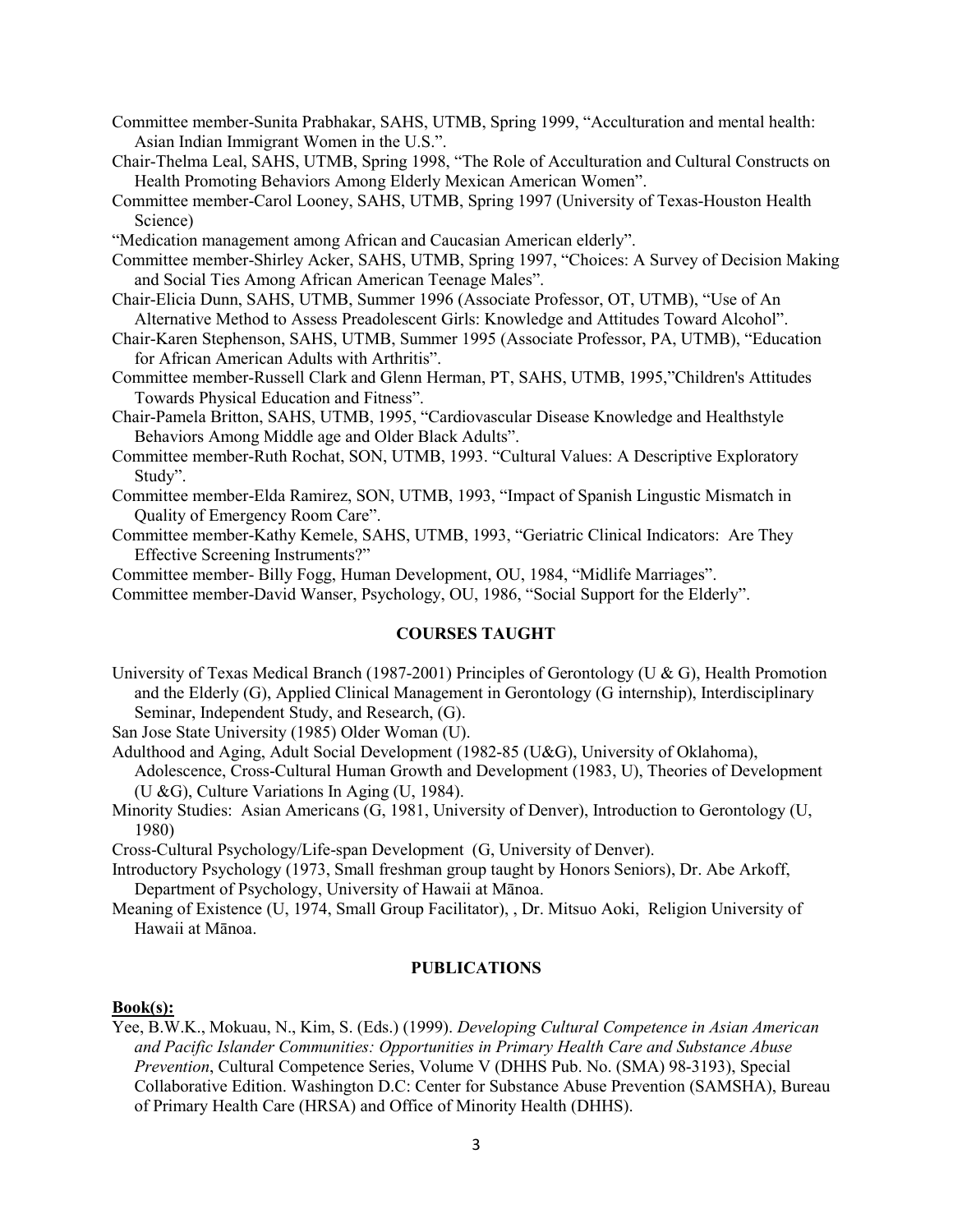#### **Government Publications:**

- Yee, B.W.K. (Oct. 2001). Southeast Asian Elders: Vietnamese, Cambodians, Hmong and Laotians, Health and Healthcare for Asian and Pacific Islander American Elders, Ethnic Specific Modules, In *Core Curriculum in Ethnogeriatrics, 2nd Edition,* [\(www.stanford.edu/group/ethnoger\)](http://www.stanford.edu/group/ethnoger) by Collaborative on Ethnogeriatric Education, Geriatric Education Centers, Bureau of Health Professions, Health Resources & Services Administration, U.S. Dept. of Health and Human Services.
- Tripp-Reimer, T., Choi, E.E., Kelley, L.S. Enslein, J., Yee, B.W.K. & Leinhaas, M. (Oct. 2000). Module Four Culturally appropriate geriatric care: Assessment. In *Core Currlculum in Ethnogeriatrics, 2nd Edition*, (pp.34-49) [\(www.stanford.edu/group/ethnoger\)](http://www.stanford.edu/group/ethnoger) by Collaborative on Ethnogeriatric Education, Geriatric Education Centers, Bureau of Health Professions, Health Resources & Services Administration, U.S. Dept. of Health and Human Services.
- Yee, B.W.K. (2000). Overcoming Disparities in Access and Use of Health Services: Ethnic Variations in Aging. *Coming of Age: Federal Agencies and the Longevity Revolution,* An Invitational Symposium for Federal Leaders, Federal Committee for the International Year of Older Persons 1999, June 2, 1999, Natcher Center - NIH Campus, Bethesda, MD. U.S. Dept. of Health and Human Services, Administration on Aging: 79-86.
- Yee, B.W.K. (1999). Influence of traditional and cultural health practices among Asian women. In *Agenda for Research on Women's Health for the 21st century*. Report of the Task Force on the NIH Women's Health Research Agenda for the 21<sup>st</sup> Century, Volume 6: Differences among Populations of Women (NIH Publications No 99-4390), Santa Fe, NM, July 1997 Office of Research on Women's Health, National Institutes of Health: 150-165.
- Yee, B.W.K. (1999). Strategic Opportunities and Challenges for Primary Health Care: Developing Cultural Competence in Health Promotion and Disease Prevention among Asian and Pacific Islander Communities. In. B.W.K. Yee, N. Mokuau, & S. Kim (Eds.) (1999). *Developing Cultural Competence in Asian American and Pacific Islander Communities: Opportunities in Primary Health Care and Substance Abuse Prevention*,(pp. 1-38) Cultural Competence Series, Volume V (DHHS Pub. No. (SMA) 98-3193), Special Collaborative Edition. Washington D.C: Center for Substance Abuse Prevention (SAMSHA), Bureau of Primary Health Care (HRSA) and Office of Minority Health (DHHS).
- Yee, B.W.K. (1999). Life-Span Development of Asian and Pacific Islanders: Impact of Gender and Age Roles, In. B.W.K. Yee, N. Mokuau, & S. Kim (Eds.) (1999). *Developing Cultural Competence in Asian American and Pacific Islander Communities: Opportunities in Primary Health Care and Substance Abuse Prevention*,(pp. 91-142) Cultural Competence Series, Volume V (DHHS Pub. No. (SMA) 98-3193), Special Collaborative Edition. Washington D.C: Center for Substance Abuse Prevention (SAMSHA), Bureau of Primary Health Care (HRSA) and Office of Minority Health (DHHS).
- Yee, B.W.K., and Mokuau, N. (1999). Epilogue: Developing Cultural Competence in Evaluation of Substance Abuse Prevention among Asian and Pacific Islander Communities. In. B.W.K. Yee, N. Mokuau, & S. Kim (Eds.) (1999). *Developing Cultural Competence in Asian American and Pacific Islander Communities: Opportunities in Primary Health Care and Substance Abuse Prevention*,(pp. 279-284) Cultural Competence Series, Volume V (DHHS Pub. No. (SMA) 98-3193), Special Collaborative Edition. Washington D.C: Center for Substance Abuse Prevention (SAMSHA), Bureau of Primary Health Care (HRSA) and Office of Minority Health (DHHS).
- Yee, B.W.K. (Jan. 1997). *Health Status of Asian and Pacific Islander Women: Many Unanswered Questions*. Conference Proceedings for Bridging the Gap: Enhancing partnerships to improve minority women's health. U.S. Public Health Service's Office of Women's Health, Dept. of Health and Human Services, Washington D.C.
- Ethnogeriatrics Study Group (Henderson, N., McCabe, M, Scott, V., Talamantes, M., Yee, B.W.K. & Yeo, G.) (Sept. 1995). Ethnogeriatrics, *A National Agenda for Geriatric Education: White Papers* (pp.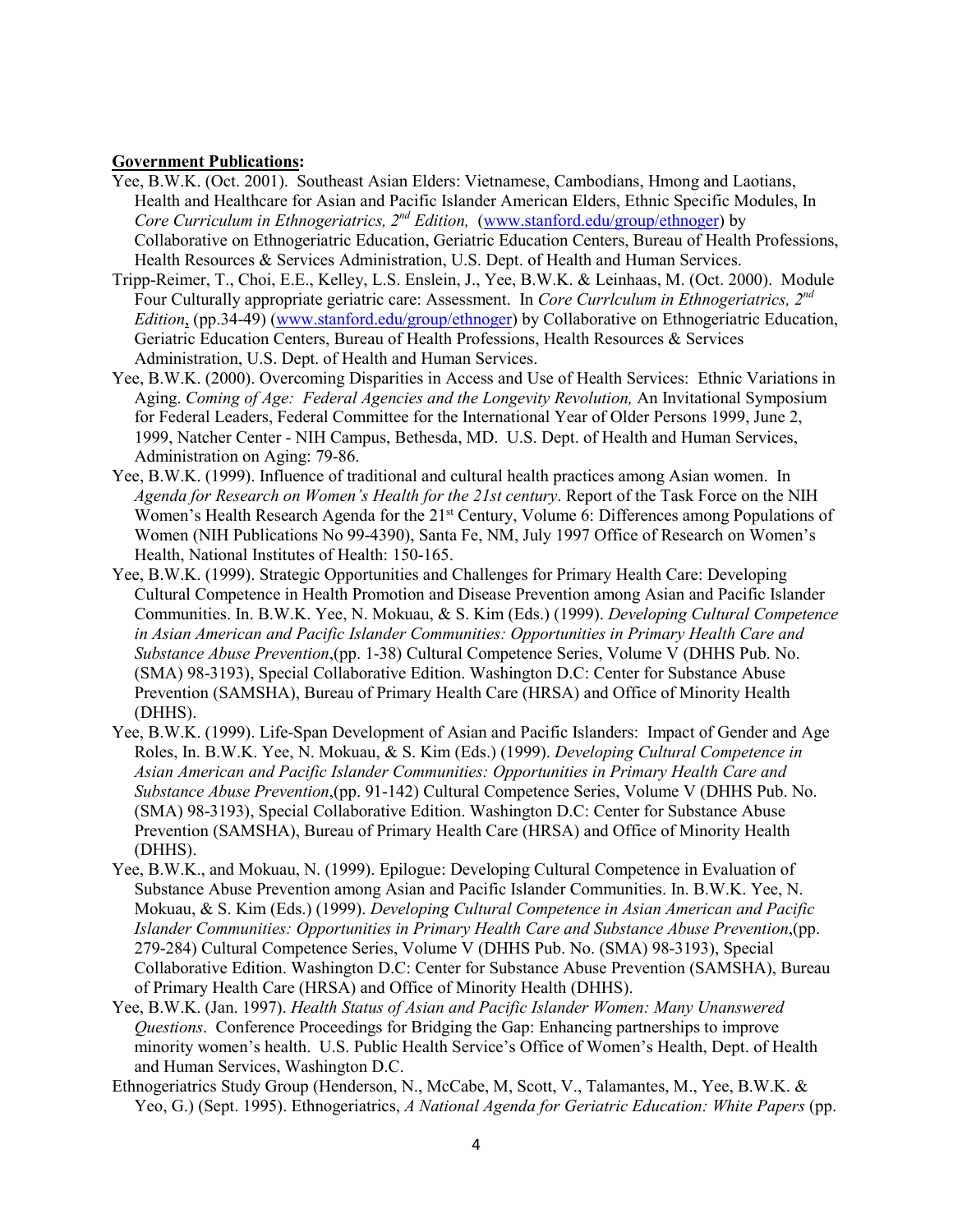81-102), Volume 1: Administrative Document, Geriatrics Initiatives Branch, Bureau of Health Professions, Health Resources and Services Administration.

- Yee, B.W.K. and Van Arsdale, P. (1985). *Adaptation and Coping of Elderly Vietnamese Women Between 1977 to 1980*. Region VI Manual, Office of Refugee Resettlement.
- Yee, B.W.K. and Nguyen, D.T. (1985). *Mental Health Concerns of Refugees Living in Texas and Louisiana*. Region VI Manual: Refugees and Mental Health, Office of Refugee Resettlement.
- Yee, B.W.K. (1982). Final Report: Refugees and Mental Health in Region VI: Texas, Louisiana, Arkansas, Oklahoma, and New Mexico, Office of Refugee Resettlement.
- Yee, B.W.K. (1982). Policy recommendations based upon Ph.D. dissertation, Control in British, Japanese and Vietnamese Elderly Women, Submitted to the Administration on Aging, 90-AT-2024.

# **Monographs:**

- Braun, K., Yee, B.W.K., Brown, C. V. & Mokuau, N. (2004). Native Hawaiian and Pacific Islander Elders. In Whitfield, K.E. (ed.), *Closing the Gap: Improving the health of minority elders in the new millennium.* (pp.55-67). Minority Taskforce, Gerontological Society of America.
- Yee, B.W.K. & Yeo, G. (2004). Brief Bibliography *Asian and Pacific Islander Elders*, CD-ROM edition, Washington D.C: Association for Gerontology in Higher Education.
- Yee, B.W.K. & Weaver, G. (Dec. 2000). (invited paper) Medication issues in aging: Challenges in the 21st century. Special Issue, Health Issues in Aging, *The Health Education Monograph Series, 18(2)*, 51-57, Eta Sigma Gamma (National Health Education Honorary Society)
- Yee, B.W.K. & Yeo, G. (March 1999). Brief Bibliography *Asian and Pacific Islander Elders*, Washington D.C.: Association for Gerontology in Higher Education.
- Committee on Women (Ginorio, Yee & Banks) and Commission on Ethnic Minority Recruitment, Retention, and Training in Psychology. (Todd-Basemore) (May 1998*) Surviving and Thriving in Academia: A Guide for Women and Ethnic Minorities.* American Psychological Association.
- Yee, B.W.K. *Variations in Aging: Older Minorities*, Texas Consortium of Geriatric Education Centers, UTMB School of Allied Health Sciences, University of Texas Medical Branch at Galveston, US DHHS Grant #5-D31-AH66005-05 Bureau of Health Professions, Geriatrics/Gerontology Curriculum Module. (First Ed. 1989, Second Ed. 1990, Third Ed. 1991, Fourth Ed.).
- Yee, B.W.K. *Reference List for Variations in Aging: Older Minorities*, Texas Consortium of Geriatric Education Centers, UTMB School of Allied Health Sciences, University of Texas Medical Branch at Galveston, US DHHS Grant #5-D31-AH66005-05 Bureau of Health Professions, Geriatrics/Gerontology Curriculum Module, to accompany Second Edition module, 1990, accompany Third Ed. 1991, Fourth Ed.).
- Yee, B.W.K. *Audiovisual List for Variations in Aging: Older Minorities*, Texas Consortium of Geriatric Education Centers, UTMB School of Allied Health Sciences, University of Texas Medical Branch at Galveston, US DHHS Grant #5-D31-AH66005-05 Bureau of Health Professions, Geriatrics/Gerontology Curriculum Module, to accompany Second Edition module, 1990, to accompany Third Ed. 1991, Fourth Ed.).

#### **Book Chapters:**

- Fujii, D., Yee, B., Eap, S., Kuoch, T., & Scully, M.F.(2011). Neuropsychology of Cambodian Americans. .In D. Fujii (ed). *The Neuropsychology of Asian Americans* (pp. 11-27), (ISBN: 978-1- 84169-784-0). Psychology Press (Taylor and Francis).
- Artz, M.B., Indritz, M.E.S., Peek, K.E. , Fisher, J.W, and Yee, B.W.K. (2010). Socioeconomics, In L.M. Borgelt, M.B. O'Connell, J. Smith, & K. A. Calis (eds.). *Women's Health Across the Lifespan: A Pharmacotherapeutic Approach*, (pp. 39-55). Bethesda, M.D.: American Society of Health-System Pharmacists (*NIH sponsored)*
- Yee, B.W.K., Su, J., Kim, S.Y., & Yancura, L. (2009). Asian American and Pacific Islander Families. In N. Tewari & A. Alvarez (Eds.) *Asian American psychology: Current perspectives* (pp. 295-315) *.*  Lawrence Erlbaum Associates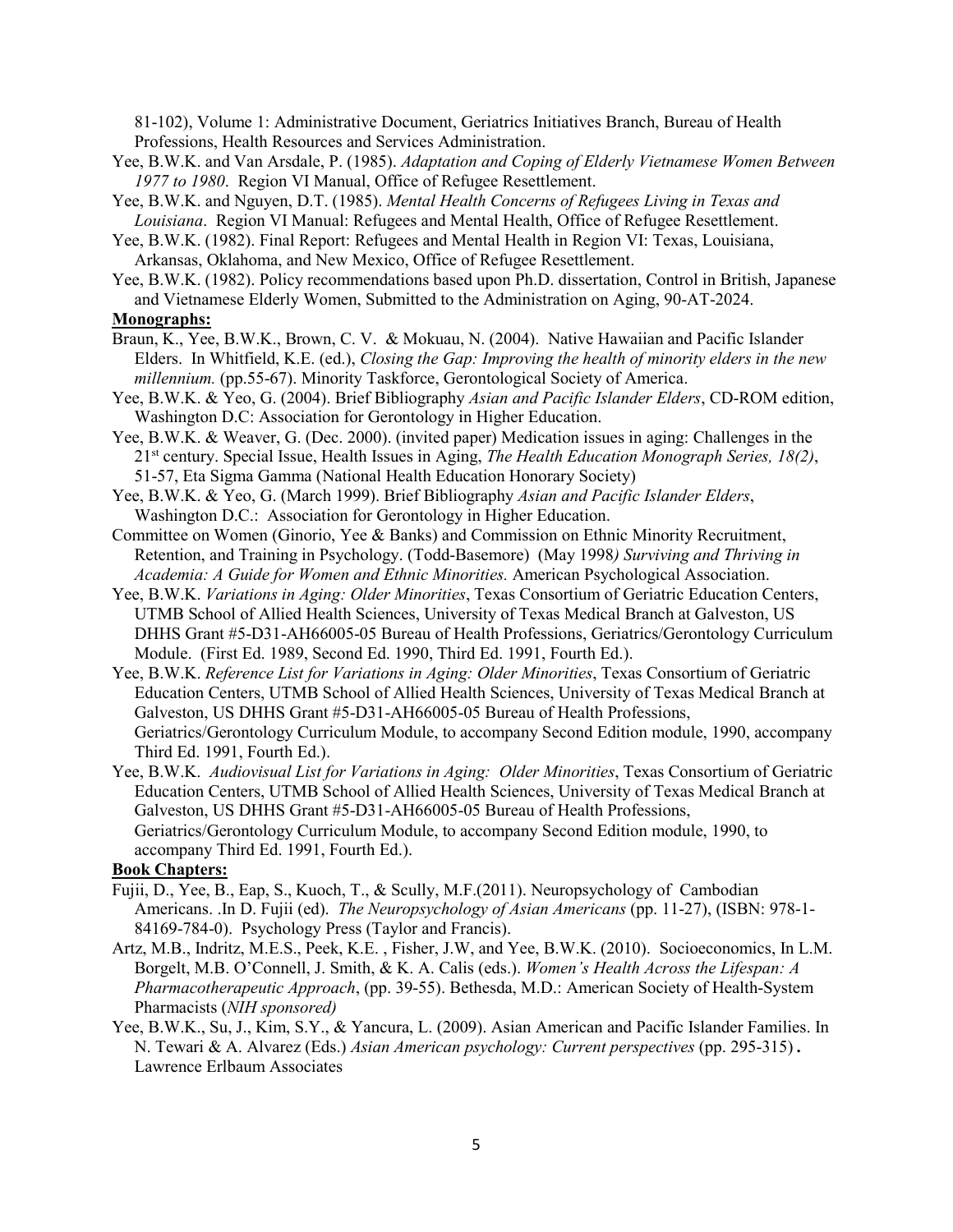- Banks, M.E., Buki, L.P, Gallardo, M.E., & Yee, B.W.K. (2007) Chapter 8: Integrative Healthcare and Marginalized Populations (pp. 145-171). In M. A. DiCowden (Volume 1 ed.), I. Serlin (Volume Series ed.) *Whole Person Healthcare.* Portsmouth, NH: Greenwood Publishing Group.
- Yee, B.W.K. & Chiriboga, D.A. (2007). Issues of diversity in Health Psychology and aging. In C.M. Aldwin, C.L. Park & A. Spiro, (eds). *Handbook of Health Psychology and Aging: New Directions* (pp. 286-312). New York, NY: The Guiford Press*.*
- Yee, B.W.K., DeBaryshe, B., Yuen, S., Kim, S.Y., & McCubbin, H. (2006). Asian American and Pacific Islander Families: Resiliency and Life-span Socialization in a cultural context. In F.T.L. Leong, A.G. Inman, A. Ebreo, L.H. Yang, Kinoshita, L. M. Fu (eds.), *Handbook of Asian American Psychology*, *Second Edition* (pp. 69-86). Thousand Oaks, CA: Sage Publications.
- Yee, B.W.K. & Keo, Y.R. (2006). Cambodian Elders. In *Doorway thoughts: Cross-Cultural Health Care for Older Adults*, Volume 2(pp. 36-55). New York: The American Geriatrics Society.
- Whitborne, S.K., Bringle, J.R., Yee, B.W.K., Chiriboga, D.A., & Whitfield, K. (2006). Ethical Research Dilemmas with Minority Elders. In J.E. Trimble & C.B. Fisher, (eds). *Handbook of ethical research with ethnocultural populations and communities* (pp.217-241), Thousand Oaks: Sage Publications.
- Banks, M. E., Ackerman, R. J., Yee, B.W.K., & West, C. M. (2005). Stress and trauma in women of color. In Kendall-Tackett, K. (ed.) *Handbook of Women, Stress and Trauma* (pp.207-228), Brunner-Routledge.
- Yee, B.W.K., & Williams, B. (2002). Medication Management and Appropriate Substance Use for the Elderly. In C.B. Lewis (Ed.), *Aging: The Health Care Challenge, (4th Ed).* ( pp. 243-276), Philadelphia: F. A. Davis Company.
- Penn, N., Kramer, J. Skinner, J.F., Velasquez, R.J., Yee, B.W.K., Arellano, L.M., & Williams, J.P. (2000). Health Practices and Health Care Systems Among Cultural Groups. In R.M. Eisler & M Hersen (Eds.), *Handbook of gender, culture, and health,* Mahwah, NJ: Lawrence Erlbaum Associates, Publishers, 105-137.
- Weaver, G., Looney, C, Yee, B.W.K. & Williams, B. Medication Management with the Elderly, In B.J. May (ed.) (1998). *Home Health Care and* Rehabilitation (2nd Ed). Philadelphia: F.A. Davis, 191-219.
- Yee, B.W.K., Huang, L.N. & Lew, A. (1998). Families: Life-Span Socialization in a Cultural Context. In L.C. Lee & N.W.S. Zane (Eds.) *Handbook of Asian American Psychology,* (pp.83-135), Thousand Oaks, CA: Sage Publications.
- Yee, B.W.K. (1997). The Social and Cultural Context of Adaptive Aging Among Southeast Asian Elders. In J. Sokolovsky (Ed.), *The Cultural Context of Aging, 2nd Edition*, New York, NY: Greenwood Publishers, 293-303.
- Yee, B.W.K., & Williams, B. (1996). Medication Management and Appropriate Substance Use for the Elderly. In C.B. Lewis (Ed.), *Aging: The Health Care Challenge, 3nd Edition* (pp. 325-363). Philadelphia: F. A. Davis Company,
- Yee, B.W.K. and Williams, B. Chapter 9: (1993). Medication Management In B. J. May (Ed.) *Home Health and Rehabilitation: Concepts of Care (*pp. 217-241), Philadelphia: F.A. Davis.
- Yee, B.W.K. (1992). Markers of Successful Aging Among Vietnamese Refugee Women. In E. Cole, O.M. Espin & E.D. Rothblum (Eds). *Refugee Women and Their Mental Health: Shattered Societies, Shattered Lives* (pp.221-238), Binghamton, NY: Haworth Press Inc. (reprinted peer reviewed journal article Women and Therapy, 13(3), 221-238: 1992 into book chapter with same name).
- Gelfand, D., and Yee, B.W.K. (1991). Trends and Forces: Influence of Immigration, Migration and Acculturation on the Fabric of Aging in America. In E. Percil Stanford & F. M. Torres-Gil (Eds.) *Diversity: New Approaches to Ethnic Minority Aging*, Amityville, NY: Baywood Publishing Comp, Pgs. 5-14: 1991 (reprinted peer reviewed journal article Generations, 15(4), 7-10 into book chapter with same name).
- Yee, B.W.K. (1992). Gender & Family Issues in Minority Groups. In J. Hendricks & L. Glasse (Eds.) *Gender and Aging*, Amityville, NY: Baywood Publishing Comp, Pgs. 69-77 (reprinted peer reviewed journal article of Generations into book chapter with same name).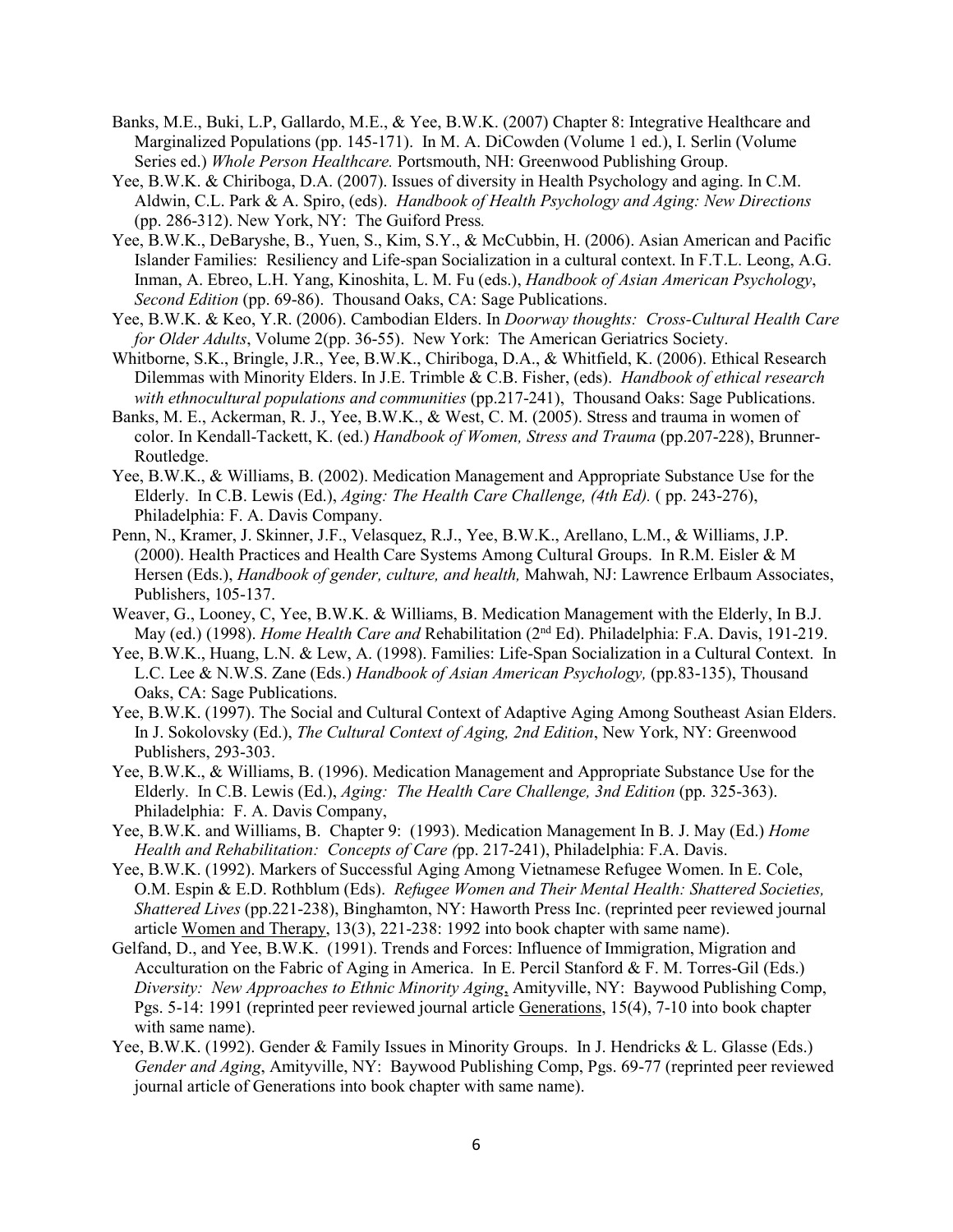- Chiriboga, D.A., Yee, B.W.K. and Weiler, P.G. (1992). Stress in the Context of Caring. In Montada, L., Filipp, S-H, and Lerner, M. *Life Crises and Experiences of Loss in Adulthood*. New York: Plenum, Pp. 95-118.
- Yee, B.W.K., Chiriboga, D. A. and Catron, L. (1991). Minority Issues in the Study of Divorce. Invited chapter in book entitled Divorce: Crisis, Challenge or Relief?, by D.A. Chiriboga, and L. Catron, New York University Press. Pgs. 248-279.
- Yee, B.W.K., Williams, B. & O'Hara, N. (1990). Medication Management and Appropriate Substance Use for the Elderly. In C.B. Lewis (Ed.), *Aging: The Health Care Challenge, 2nd Edition*, Philadelphia: F. A. Davis Company. Pgs. 298-329.
- Yee, B.W.K. (1989). Loss of Homeland and Culture. In R. Kalish (Ed.), *Coping With the Losses of Middle Age,* Newbury Park, CA: Sage Publications. Pgs. 281-300.
- Yee, B.W.K. and Hennessy, S.T. (1982). Pacific/Asian Families and Mental Health, in F.U. Munoz and R. Endo (Eds.); *Perspectives on Minority Group Mental Health*. Washington, D.C.: University Press of America. Pp. 53-70: 1982.

### **Encyclopedia Article:**

- Yee, B.W.K. (2007). Asian and Pacific Islander Elders. In K.S. Markides (ed.) Encyclopedia of Health and Aging (pp. 57-59). Sage Publications.
- Yee, B.W.K.(2006). Ethnic minority elders. In Y. Jackson (ed.), Encyclopedia of Multicultural Psychology (pp. 193-195), Thousand Oaks, CA: Sage Publications
- Yee, B.W.K. (2006). Filial piety. In Y. Jackson (ed.), Encyclopedia of Multicultural Psychology (pp.214- 215), Thousand Oaks, CA: Sage Publications.
- Yee, B.W.K. Cultural Factors and Health (2004). In N. Anderson (Ed.), *Encyclopedia of Health and Behavior, Vol.1,* (pp. 228-230). Thousand Oaks, CA: Sage Publications.

#### **Peer-Reviewed Journal Articles:**

- Kaholokula,J.K., Okamoto, S. K. & Yee, B.W.K. (2019). Issue Introduction: Advancing Native Hawaiian and Other Pacific Islander Health. Asian American Journal of Psychology Special Issue Advancing Native Hawaiian and Other Pacific Islander Health (Guest Special Issue Editors: Joseph Keawe'aimoku Kaholokula, Scott K. Okamoto, & Barbara W. K. Yee),10(3), 197-205, http://dx.doi.org/10/1037/aap0000167.
- Buki, L.P., Yee, B.W.K., Weiterschan, K.A., & Lehardy, E.N. (2016).Essential Qualitative Inquiry in the Development of a Cancer Literacy Measure for Immigrant Women. *Qualitative Health Research*, *26(5), 640-648.* Published online before print, December 1, 2015, doi:10.1177/1049732315616621.
- Chin J.L., Yee, B.W.K., and Banks, M.E. (2014). Women's Health and Behavioral Health Issues in Health Care Reform. Special Issue of the Journal of Social Work in Disability and Rehabilitation,13(1- 2),122-138.
- Dinh, T.Q, Yamada, A.M., & Yee, B.W.K. (2010). A culturally relevant conceptualization of depression: An empirical examination of the factorial structure of the Vietnamese Depression Scale. *International Journal of Social Psychiatry, 55,* 496-505.
- Jarrett, E.M., Yee, B.W.K., & Banks, M.E. (2007). Benefits of comprehensive health care for improving health outcomes in women, *Professional Psychology: Research and Practice, 38*, 305-313.
- Chiriboga, D.A., Yee, B.W.K., & Jang, Y. (2005). Minority and cultural issues in late-life depression. *Clinical Psychology: Science and Practice*, 12 (3), 358-363.
- Yee, B.W.K, Nguyen, H.T., & Ha, M. (2003). Chronic disease, health beliefs and lifestyle practices among Vietnamese adults: Influence of gender and age. *Women and Therapy*, *26*(1), 111-27.
- Yee, B.W.K. (1997). Stroke, lung cancer, diabetes health beliefs and lifestyle practices of Vietnamese elders: Implications for Geriatric Rehabilitation. *Topics in Geriatric Rehabilitation, 13(2)*, 1-12.
- Vega, W., Marin, B., (Castro, F. Diaz, R.M., Hammond, R. Hinkle, Y. Jemmott, J., John, R. Wingood, G. Wyatt, G., Yee, B.W.K., Zane, N. & Zea, M.C.) (1997). Task Group IV: Risk Taking and Abuse Behaviors Among Ethnic Minorities, *Journal of Culture, Gender and Health,2(2),* 135-141.
- Yee, B.W.K. (Ed.) (1997). Editor's Introduction to Special Issue: Ethnogeriatrics: Impact of Culture and Minority Experiences on Geriatric Rehabilitation, *Topics in Geriatric Rehabilitation, 12(3),* vi-vii.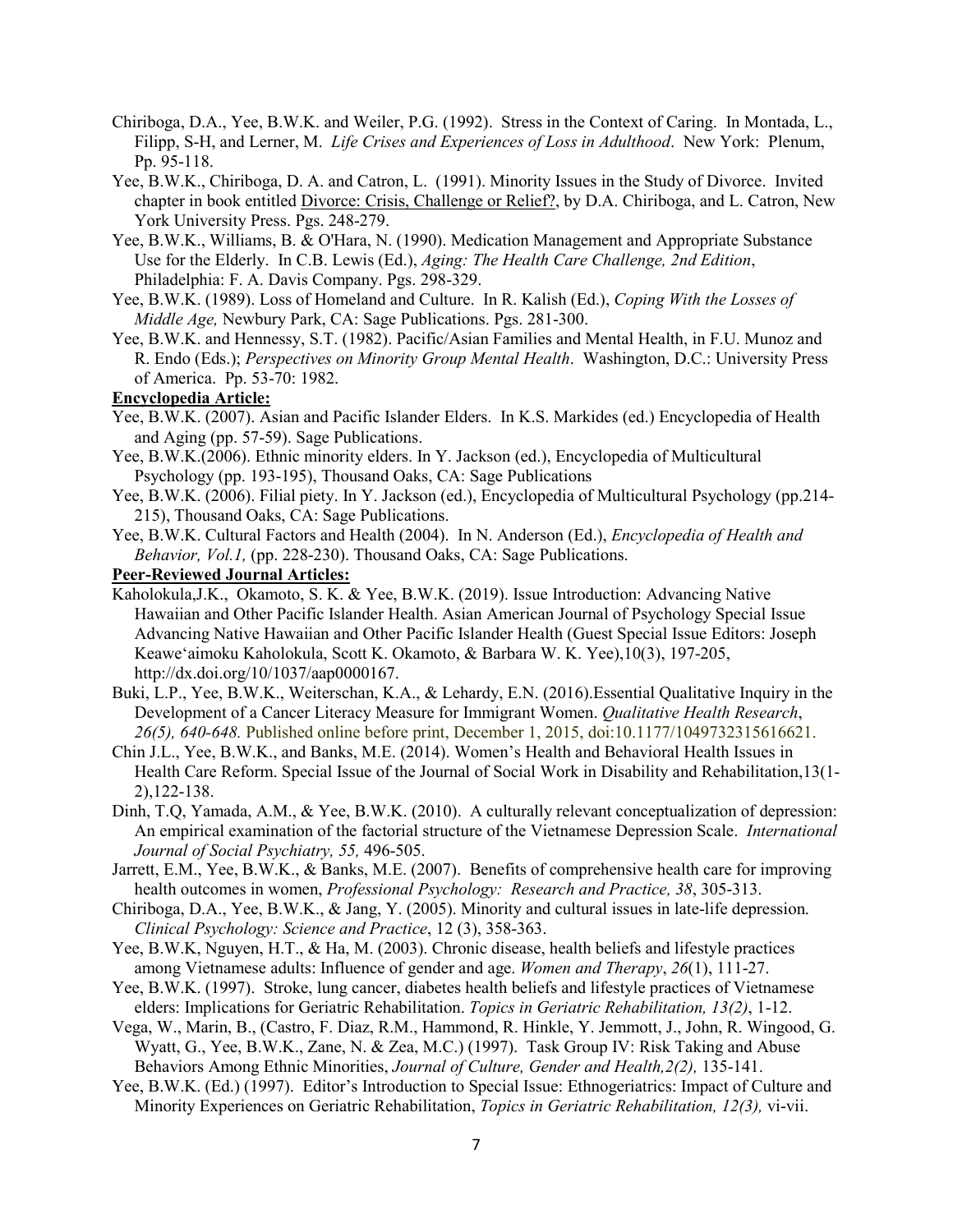- Britton, P., Weaver, G. & Yee, B.W.K. (1997). Cardiovascular disease knowledge in a sample of middleaged and older African American adults: Challenges for Rehabilitation Medicine. Ethnogeriatrics: Impact of Culture and Minority Experiences on Geriatric Rehabilitation, *Topics in Geriatric Rehabilitation, 12(3),* 62-74.
- Stephenson, K., Yee, B.W.K. & Lisse, J. (1997). Adaptive coping skills for African American elders with arthritis. Ethnogeriatrics: Impact of Culture and Minority Experiences on Geriatric Rehabilitation, *Topics in Geriatric Rehabilitation, 12(3),*75-87.
- Yee, B.W.K., Castro, F., Hammond, R., John, R., Wyatt, G. & Yung, B. (1995). Risk Taking and Abusive Behaviors Among Ethnic Minority Individuals, Health Psychology, 14(7), 622-631. (reprinted article in P.B. Organista, K.M. Chun, & G. Marin (1998) (eds.). *Readings in ethnic psychology* pp. 159-177. New York: Routledge.
- Yee, B.W.K. & Weaver, G.D. (1994). Ethnic Minorities and Health Promotion: Developing a Culturally Competent Agenda. In W. Rokowski & R.M. Schmidt (Eds.) *Generations*, 28(1), 39-44.
- Yee, B.W.K. (1992). Markers of Successful Aging Among Vietnamese Refugee Women. *Women and Therapy*, 13(3), 221-238.
- Yee, B.W.K. (1992). Elders in Southeast Asian Refugee Families. In Linda Burton (Ed.), A New Look at Minority Families and the Elderly, Generations, 17(3), 24-27. (reprinted article in E.P. Stoller & R.C. Gibson (2000) (Eds.), *Worlds of Difference: Inequality in the aging experience* pp.244-248. Thousand Oaks: Pine Forge Press.
- Smith, D.L., Yee, D., Yee, B.W.K. & Fleishman, R. (1992). Health Promotion and older adults: Developing guidelines for senior centers. *The Southwestern: The Journal of Aging for the Southwest*, 8(1), 18-27.
- Gelfand, D., and Yee, B.W.K. (1991). Trends and Forces: Influence of Immigration, Migration and Acculturation on the Fabric of Aging in America. *Generations,* 15(4), 7-10.
- Yee, B.W.K. (1990). Gender & Family Issues in Minority Groups. Generations, 14(3), 39-42. (excerpt of article entitled "Aging and Ethnicity", printed in L. Frolik (1999) (ed.). *Aging and the Law, An Interdisciplinary Reader* pp.32, Philadelphia: Temple University Press.
- Yee, B.W.K. and Thu, N.D. (1981). Correlates of Drug Use and Abuse Among Indochinese Refugees: Mental Health Implications. *Journal of Psychoactive Drugs.* 19:77-83.
- Yee, B.W.K. and Van Arsdale, P. (1986). Adaptation and Coping of Vietnamese Elderly Women: Review, Research, and Speculation. *High Plains Applied Anthropologist*, 6:11-17.
- Yee, B.W.K. (1984). Multidimensional Perceptions of Control in Caucasian, Japanese and Vietnamese Elderly Women. *Journal of Minority Aging*, 9:76-84.

### **INVITED TESTIMONY, BRIEFINGS AND EXPERT PRESENTATIONS:**

- Yee, B.W.K. Invited Address. Overcoming Disparities in Access and Use of Health Services: Variations in Adaptive Aging at Symposium "Coming of Age: Federal Agencies and the Longevity Revolution" Federal Committee for the International Year of Older Persons 1999, June 2, 1999, Natcher Center - NIH Campus, Bethesda, MD.
- Yee, B.W.K. Briefing on Research Issues for Minority Women's Health, to the Honorable Secretary of Health Donna Shalala and Surgeon General David Satcher. July 23, 1998, Washington D.C. Panel of Expert on Minority Women's Health, Public Health Service, Office of Women's Health, Dept. of Health and Human Services, DHHS.
- Yee, B.W.K. Needs of the Elderly Indians of Oklahoma: Regional and National implications. U.S. Senate Committee on Aging Hearings, Oklahoma City, June, 1986.

#### **PROFESSIONAL PRESENTATIONS**

#### **International-Invited:**

Yee, B.W.K**.** (2016). Vietnamese Elders Survival, Resiliency, and Thriving. Healthy and Resilient Aging,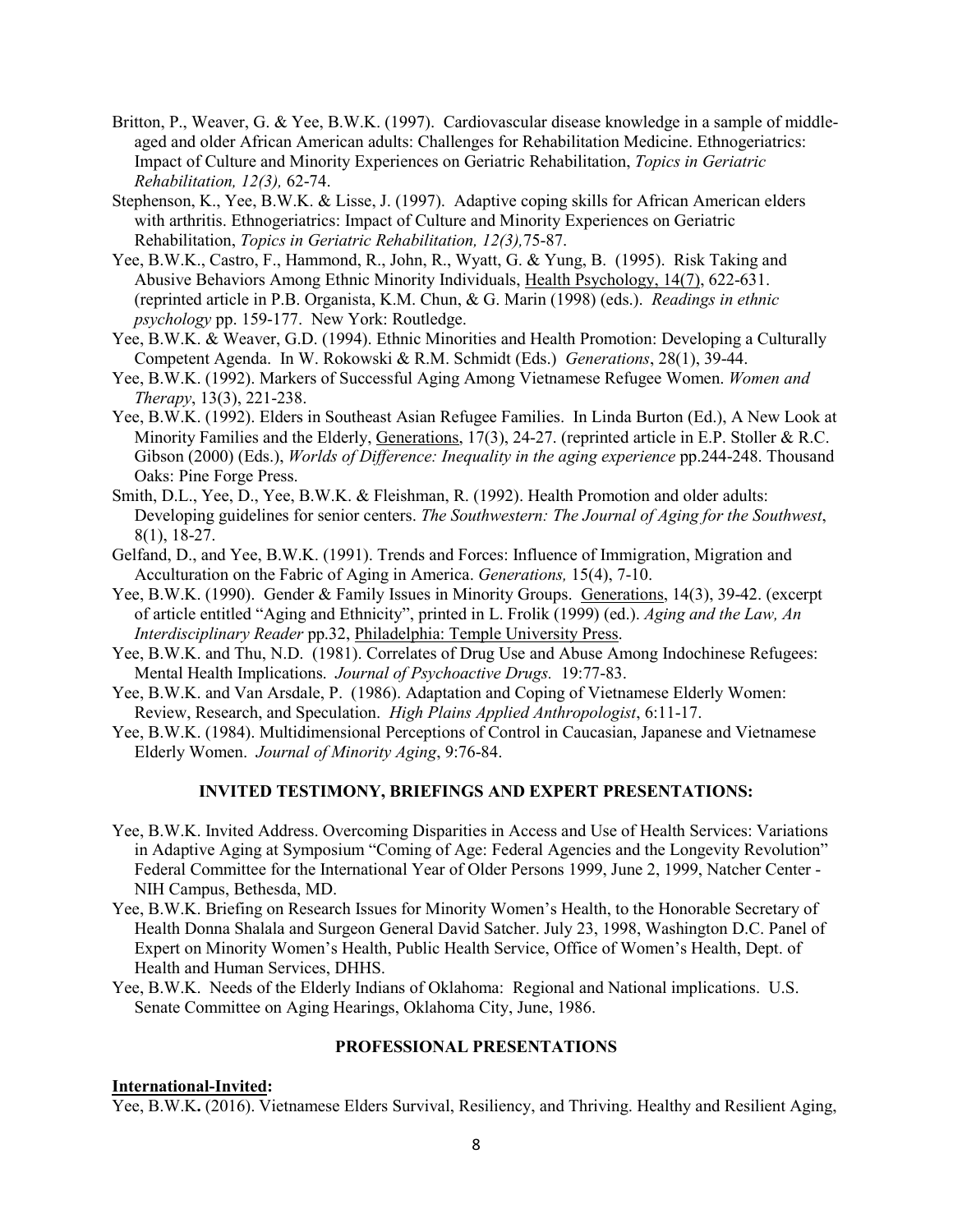Healthy and Resilient Aging Conference: Exploring the Roles of Culture and Place, Honolulu, Hawai'I, September 14-15, 2016

Yee, B.W.K. Invited Plenary Presentation, Gender and Age Issues in Substance Abuse Prevention, International People of Color Conference, Honolulu, HI, Nov. 1999.

- Yee, B.W.K. Invited Presentation, Developing Cultural Competence in Asian American and Pacific Islander Communities, International People of Color Conference, Honolulu, HI, Nov. 1999.
- Yee, B.W.K. Invited Presentation, Evaluation Issues for Asian and Pacific Islander Communities, International People of Color Conference, Center for Substance Abuse Prevention, Puerto Rico, October 1994.
- Yee, B.W.K. Invited Presentation, Asian and Pacific Islander Women Issues,
- International People of Color Conference, Center for Substance Abuse Prevention, Puerto Rico, October 1994.
- Yee, B.W.K. Invited Presentation, Age and Gender Issues in Substance Abuse Prevention for Asian and Pacific Islander Population, International People of Color Conference, Center for Substance Abuse Prevention, Honolulu, HI November, 1993.

# **National-Invited:**

- Yee, B.W.K. (2014). Adaptation among Vietnamese Immigrant and Refugee Elders: Observations and Translation to Immigrant Elders in Hawaii, Public Health Applications Toward Successful Aging, National Institute on Aging, University of Georgia Institute of Gerontology,The Pacific Islands Geriatric Education Center, Department of Geriatric Medicine, University of Hawaii and Kuakini Medical Center, March 6, 2014.
- Yee, B.W.K. (5/18/2012). *Lessons Learned from Asian and Pacific Islander American Elders: Gender, Health Literacy, and Acculturation*, Symposium entitled "Global Aging and Pain: Research, Disparities, and Policy Considerations" 31st Annual Scientific Meeting of the American Pain Society, May 16-19, 2012 in Honolulu, HI.
- Yee, B.W.K. & Buki, L.P. Measurement of Cancer Literacy in Filipino and Mexican American
- Immigrant Women. 62nd Annual Scientific Meeting of the Gerontological Society of America
- GSA Minority Taskforce Symposium, November 18-22, 2009, Atlanta, GA
- Yee, B.W.K. Closing Health Disparities for Asian and Pacific Islander Girls and Women. National Institutes of Health, Northwest University, Chicago, IL, October, 2009
- Yee, B.W.K, Health Disparity Outcomes among Southeast Asian Americans: Vietnam War Survivors. Health Care---The Great Divide, Invited Symposium, Division 48 Peace Division APA 116<sup>th</sup> Conference, Boston August 14, 2008
- Matoff-Stepp, S. and Yee, B.W.K. Healthy Women Build Healthy Communities. August 8, 2007, National Medical Association Meeting, Honolulu, HI.
- Yee, B.W.K. Invited presentation. National Asian and Pacific Islander Elders: Health Disparities and Model Minority?National Institute of Aging and Gerontological Society of America, November 2006.
- Yee, B.W.K. invited presentation. Asian and Pacific Islanders: Healthy Model Minority? Summer Institute in Minority Aging, July 10-13, 2000, Pennsylvania State University, College Park, Pennsylvania, sponsored by the Minority Fellowship Program, American Psychological Association, and the National Institute of Aging.
- Yee, B.W.K. invited presentation. Developing cultural competence in health research: Asian American and Pacific Islanders. Asian American Psychological Association, Boston, MA, August 19, 1999.
- Yee, B.W.K. invited address. Health status of Asian and Pacific Islanders: Model Minority Race? Race in the 21<sup>st</sup> Century America, Michigan State University, East Lansing, MI, April 7-10, 1999.
- Yee, B.W.K. invited address. The development of cultural competence for Asian and Pacific Islander populations: Kidney health beliefs and practices. National Kidney Foundation Seventh Annual Spring Clinical Nephrology Meetings, March 28, 1998, Nashville, TN.
- Yee, B.W.K. invited address. Influence of traditional and cultural health practices among Asian women. Beyond Hunt Valley: Research on women's health for the 21st century. Dr. Vivian Pinn, Associate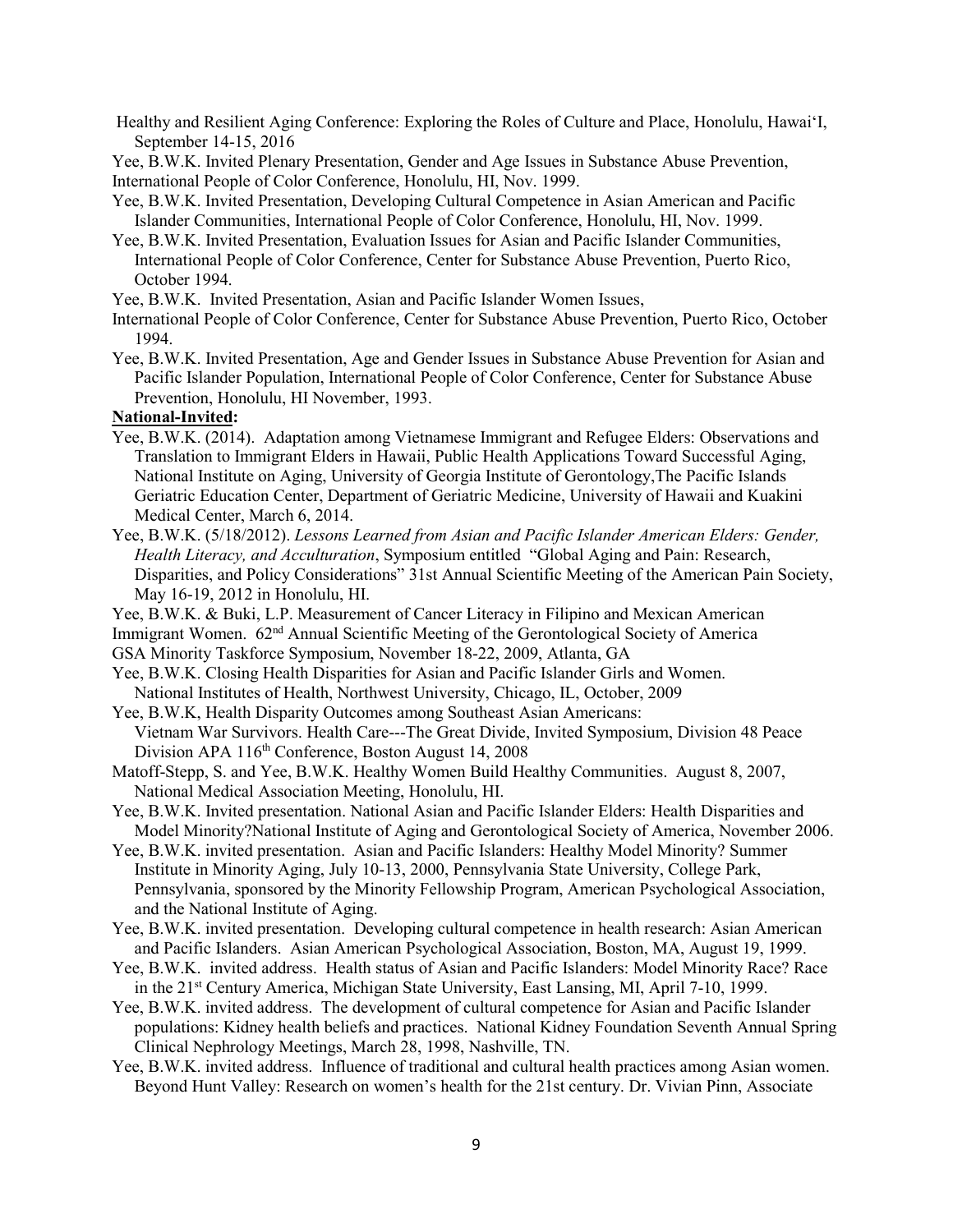Director, Office of Research on Women's Health, National Institutes of Health. Santa Fe, NM, July 21, 23, 1997.

- Yee, B.W.K. invited plenary address. Health Status of Asian and Pacific Islander Women: Many Unanswered Questions. Bridging the Gap: Enhancing partnerships to improve minority women's health. Dr. Susan Blumenthal, Assistant Surgeon General, U.S. Public Health Service's Office of Women's Health, Dept. of Health and Human Services, Washington D.C, Jan. 27-28, 1997.
- Yee, B.W.K. Breaking Bamboo Barriers: Prevention in Southeast Asian Immigrant Communities, Symposium entitled A Tale of New Cities: Psychology's Response to Urban America, Invited Speaker for APA President Dorothy Cantor's Urban Initatives Mini-Convention, American Psychological Association Convention, Toronto, Canada, August 9-13, 1996.
- Yee, B.W.K. Key Features of Model Doctoral Training Programs in Psychology: Application to Doctoral Training of Pacific Islander and Asian American Health Researchers. Pacific Islander and Asian American Health Research Training Conference, National Institutes of Health, Office of the Director, Office of Research on Minority Health, Honolulu, Hawaii, January 7-10, 1996.
- Yee, B.W.K. Developing Cultural Competence in Substance Abuse Prevention for Asian and Pacific Islander Communities. Diversity Project 2000 Summer Institute, American Psychological Association, New York, August 10, 1995.
- Yee, B.W.K. Multidisciplinary Ethnogeriatric Issues in Education. National Forum of Geriatric Education Centers, Bureau of Health Professions. Bethesda, MD, April 21-23, 1995.
- Yee, B.W.K. Invited Master Lecturer Minority Aging Series, Asian and Pacific Islander Elderly, Association for Gerontology in Higher Education, Ft. Worth, February 23-26, 1995.
- Yee, B.W.K. Invited Presentation, Ethnoethical Issues for Asian and Pacific Islander, Elderly, Ninth Geriatric Education Centers Workshop, Washington D.C., August 25-28. 1994.
- Yee, B.W.K. Invited Presentation, Impact of Middle and Elderly Roles upon Asian Refugee Women, in Symposium "Ethnic Women: Enduring, Changing and Intersecting Roles Across the Life Course", Division 7: Developmental Psychology, American Psychological Association Convention, Toronto, Canada, August 20, 1993.
- Yee, B.W.K. Invited Presentation, Coalition Building Among Minority Aging Populations, National Association of Area Wide Agencies on Aging, Washington D.C., July 1993
- Yee, B.W.K. Invited panel member, " The Road Taken ", Asian American Psychological Association, Washington D.C, August, 1992.
- Yee, B.W.K. Invited presentation, Symposium entitled " Diversity in Aging, Health Status Differentials" for Science Weekend, American Psychological Association. San Francisco, August 1991.
- Yee, B.W.K. Invited presentation, Critical Concerns for Health Care Providers to Elderly Asian/Pacific Islanders, Symposium, The Ethnic Elderly: Clinical Care, Education and Research, American Geriatric Society. Chicago. May, 1991.

### **Multimedia Presentations and Quotations:**

- Yee, B.W.K. Condos fall short of American dream. Honolulu Advertiser quote on condo family stressors and living, March 26, 2006.
- Yee, B.W.K., Adult Behavior and Lifespan Minority Health Issue, Psychology: The Human experience video interviews and clips, Telecourse Video Series, Coastal Learning Systems.
- Yee, B.W.K. Sad Endings (series on elderly and nursing homes) By Kristie DiSalvo, The News Leader, May 20, 2001, A5.
- Yee, B.W.K. Retirement? Dream On. : Why baby boom women will have to keep working. By Kim Blanton, The Boston Globe Magazine, October 28, 2001, 23.

#### **Regional-Invited:**

- Yee, B.W.K. Research Issues and Gaps for Filipina Health. Nakem Filipino Centennial Conference, November 2006, University of Hawaii at Manoa, Honolulu, HI.
- Yee, B.W.K. Acculturation and Adaptive Aging: Vietnamese Adults. Hawaii Family and Consumer Sciences meeting, Honolulu HI, May 2003.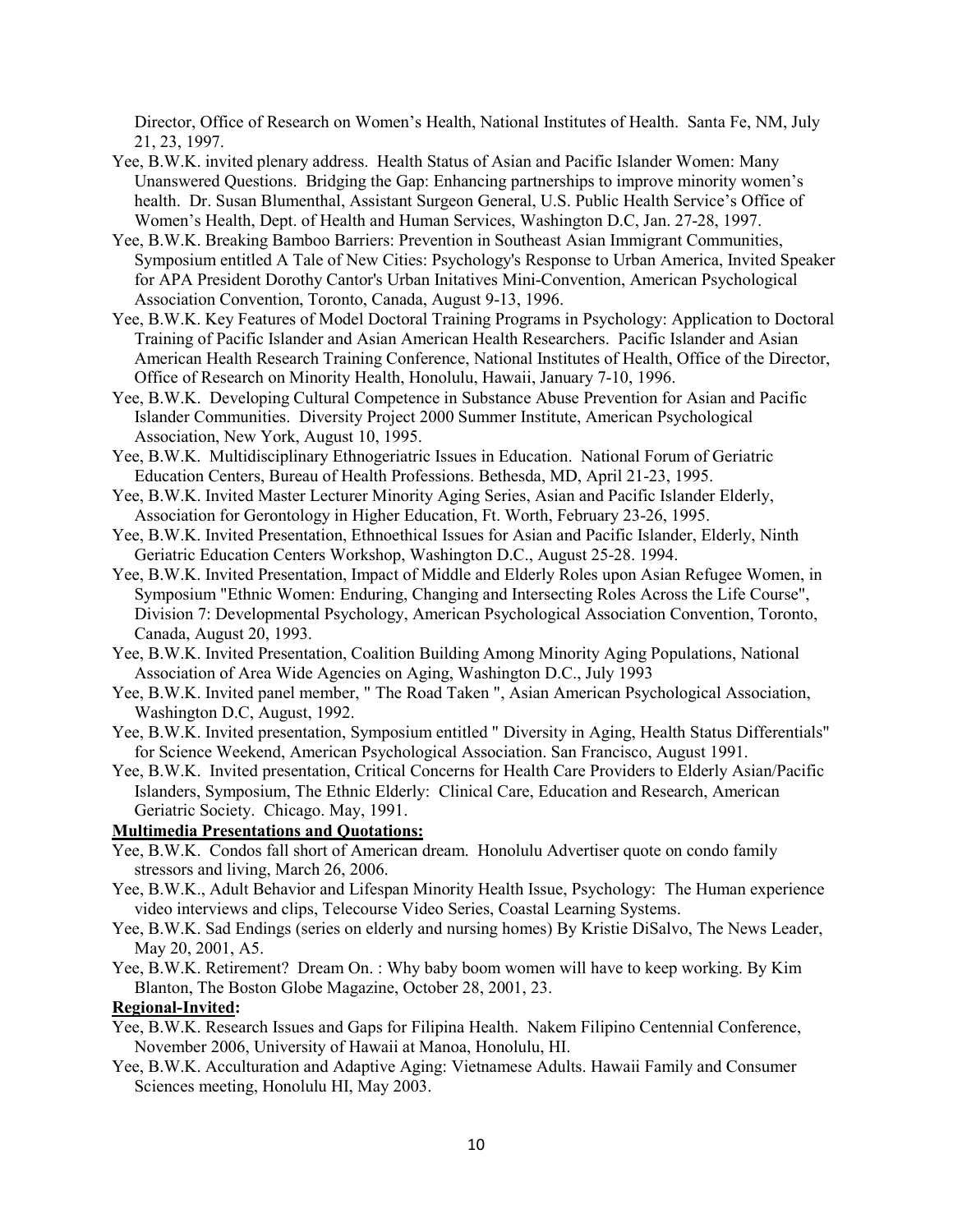- Yee, B.W.K. Texas Health Policy Challenge: Address Health Equity for Vulnerable Elders. Invited speaker for Aging Matters: Is Texas Ready" Public Policy Roundtables, Texas Department on Aging, August 27, 2001.
- Yee, B.W.K. Invited speaker at the Gerontology Colloquium series on Minority Families, Asian and Pacific Islander Families and their Elders. March 21, 2001, Pennsylvania State University, College Park, Pennsylvania.
- Yee, B.W.K. Invited speaker at the Cross-Cultural Psychology Seminar series, Asian and Pacific Islander Health, March 21, 2001, Pennsylvania State University, College Park, Pennsylvania.
- Yee, B.W.K. Invited plenary speaker, Minority Women's Health Policy, Region II and III Women's Health Conference, Philadelphia, PA. September 21-22, 2000
- Yee, B.W.K. Invited Presentation, Living longer, aging well Seventh Annual Minority Health Conference, Minority Health Texas Department of Health, Office of Minority Health. December, 1999, Houston, TX.
- Yee, B.W.K. Peer reviewed session abstract (50 minutes), Developing Cultural Competence in Ethnogeriatrics", Healthy Aging in the next Millennium, UT System Texas-Mexico Health Coordination, October 20, 1999, San Padre Island, TX.
- Yee, B.W.K. Invited Keynote Address (1 hour), entitled "Developing Cultural Competence: Gifts to an Aging Society, Keynote, J.C. Valley Conference: Caring for the aged in a Multicultural Society". University of Texas Health Science Center-Houston, Center on Aging. October 8, 1999.
- Yee, B.W.K. Invited address, Cancer Health Beliefs and Lifestyle Practices of Vietnamese adults. Houston International Health Conference, Houston, September 1999.
- Yee, B.W.K. Cancer health beliefs and lifestyle practices among Vietnamese adults. Asian Health Summit, Houston, TX, August 27, 1999.
- Yee, B.W.K. Living long, living well: Variations in Adaptive Aging. Women's Health Conference: Building: Health Solutions for the New Millennium, Houston, TX, April 29 to May 1, 1999.
- Yee, B.W.K. Health Status of Asian and Pacific Islander Americans in Texas, Asian American Health Review, Plenary Session. Are we closing the gap: A community perspective, Texas Sixth Minority Health Conference, Minority Health Texas Department of Health, Office of Minority Health. San Antonio, TX December 9-11, 1998.
- Yee, B.W.K. Invited Opening Address. Developing Effective Health Research Strategies in Minority Communities. Ohio Department of Health and Office of Minority Health, National Institutes of Health, Columbus, Ohio, April 29-30, 1997.
- Yee, B.W.K. Recognition and Referral of Mental Health Problems: Overcoming resistance to using Mental Health Services. Southeast Asian Mental Health Conference, MHMR Harris County, Mental Health Association, August 25-26, 1995.
- Yee, B.W.K. Recognizing Mental Health Problems in the Elderly Southeast Asian Elderly, Southeast Asian Mental Health Conference, MHMR Harris County, Mental Health Association, August 25-26, 1995.
- Yee, B.W.K. Status of Asian and Pacific Islanders in Higher Education, UT System Committee on the Status of Minorities, Dr. Clifford W. Houston, Chair, September 15, 1994, UTMD.
- Yee, B.W.K. Cultural Beliefs: Effects on Health Care Delivery Systems, Texas Nurse Practitioners Conference, October, 1992 (invited address)
- Yee, B.W.K. Critical Concerns in Providing Health Care to the Asian Elderly. Geriatric Seminar, University of Texas Medical Branch, June 1991.
- Yee, B.W.K. Refugee Families and Mental Health Issues. Bridging the Gap. Houston/Harris County Mental Health Association meeting. Houston. May 1989.
- Yee, B.W.K. Research Findings on the Sandwich Generation: Implications for Middle Aged and Older Women. California Association of the University Women Spring Convention, San Jose, California, April, 1986.
- Yee, B.W.K. Lives of the Elderly in the People's Republic of China. Paper presented at the Southwest Conference on Asian Studies, Norman, Oklahoma. October 1983.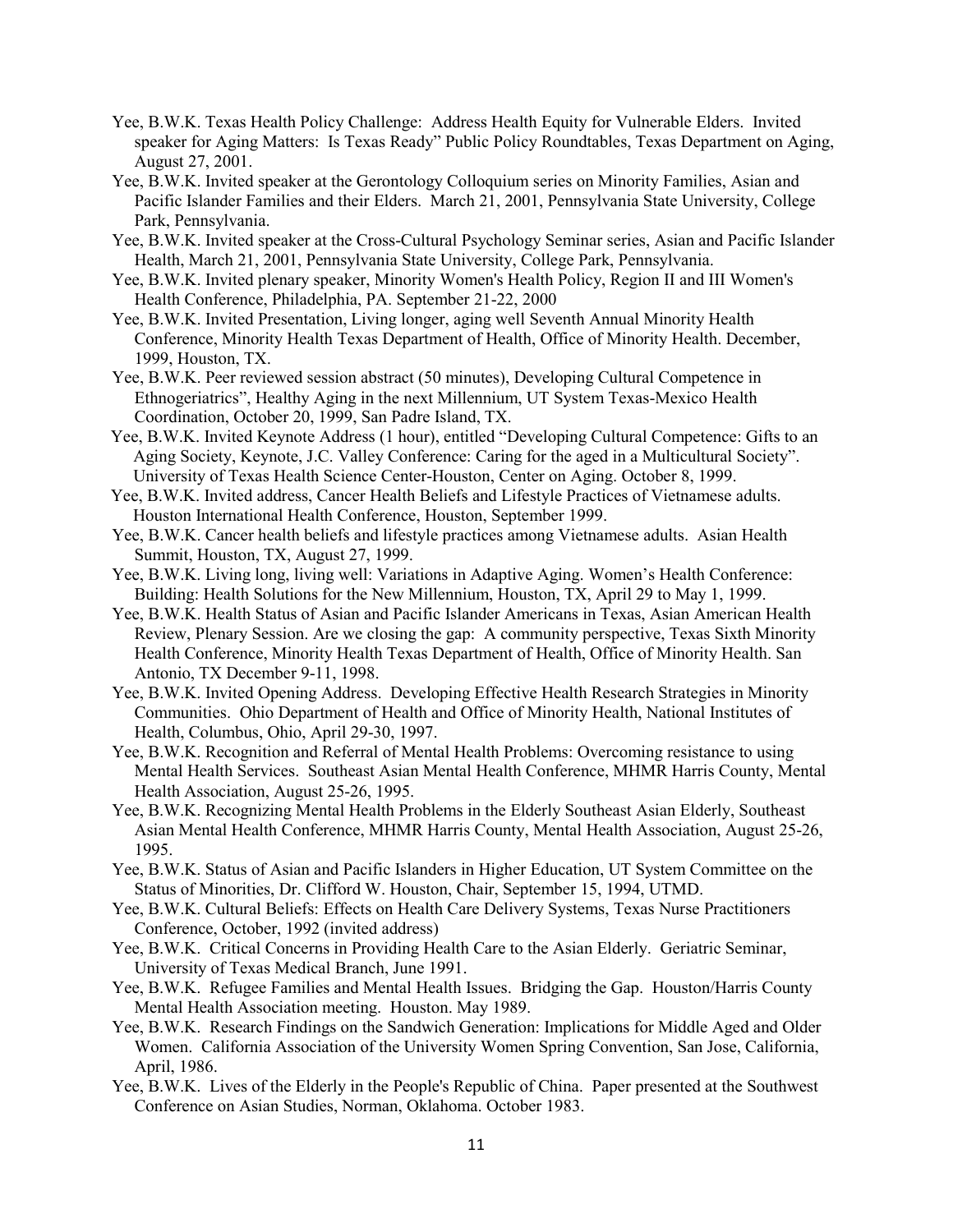#### **International-Peer Reviewed:**

- Yee, B.WK., Buki, L, & Rathina-Pandi, P. Cancer Literacy Assessment Tools for Immigrant Women Poster. 20<sup>th</sup> International Association of Gerontology and Geriatrics World Congress, June 23-27, 2013, Seoul, Korea.
- Yee, B.W.K. Elders and Asian Pacific Islander Family Relationships. 2006 Hawaii International Conference on Social Sciences, June 3, 2006, Honolulu, HI.
- Yee, B.W.K. and Van Arsdale, P. Breakdown in Traditional Culture and the Effects of Learned Helplessness Among the Vietnamese Elderly. Paper presented at the meeting of the Society for Applied Anthropology, Mexico, August, 1978.
- **National-Peer Reviewed: (19 other peer reviewed presentations titles available upon request)**
- Yee, B.W.K. (2020), Discussant. Symposium " Understanding mental health, vulnerabilities, and coping in older Koreans and older Korean Americans. Turning 75: Why Age Matters, Online Gerontological Society of America, Nov. 4-7, 2020.
- Yee, B.W.K., (2019) Discussant. Symposium "Self-rated Physical, Mental, Oral, and Cognitive Health in Older Korean Immigrants: The Role of Health Indicators and Sociocultural Factors" . "Strength in Age—Harnessing the Power of Networks". Gerontological Society of America, Austin, Texas ,Nov. 13-17, 2019.
- Yee, B.W.K., (2019). Working with Vietnamese Refugees, Filipino and Mexican Immigrant Women, and Native Hawaiian Families. Presented at 127th Annual Convention of the American Psychological Association at Chicago, IL.",August 8-11, 2019.
- Yee, B.W. K. (2017). Roundtable Discussant, Re-examining issues in mental health that affect women of color. 2017 National Multicultural Conference and Summit, January 4-6. 2017, Portland OR.
- Yee, B.W. K. (2016). Symposium Discussant. Health and Well-Being of Older Asian Americans: Challenging the Myth of Model Minority. The Gerontological Society of America's 69th Annual Scientific Meeting, New Orleans, LA, November 16-20, 2016.
- Yee, B.W. K. (2016). Symposium Discussant, The Boomers and their Parents as Caregivers and Recipients: In Asian Cultural Contexts. The Gerontological Society of America's 69th Annual Scientific Meeting, New Orleans, LA, November 16-20, 2016
- Yee, B.W. K. Discussant, Symposium: Improving Native Hawaiian Outcomes in Health and Mental Health-Role of Psychology and the Minority Fellowship Program. 121st Annual Meeting American Psychological Association, August 3, 2013, Honolulu, Hawaii.
- Yancura, L.A., Yee, B.W.K. Cheang, M. Culture and Family Caregiving Roles in Asian, Pacific Islander, and Native Hawaiian Families. Symposium: Aging in Place in Hawai'i, 121st Annual Meeting American Psychological Association, July 31, 2013, Honolulu, Hawaii.
- Yee, B.W.K. and Buki, L.P. Development of an Empirically-based Assessment of Cancer Literacy for Immigrant Women,Behavioral Research for the *25th Anniversary Biennial Symposium on Minorities, the Medically Underserved & Health Equity: Empowering Communities in the Era of Health Care Reform*. The Biennial Symposium., Hilton Americas- Houston Hotel, 1600 Lamar, Houston, Texas 77010 on June 27 –July 1, 2012.
- Buki, L.P & Yee, B.W.K. Development of a Measure of Breast and Cervical Cancer Literacy in Immigrant Women. Symposium Social Justice—Ameliorating Health Disparities in Latino Populations, Toronto Canada, American Psychological Association meeting August 2009.
- Buki, L.P & Yee, B.W.K. Development of the Cancer Literacy Measure for Immigrant Women.
- National Cancer Institute, NIH Summit: The Science of Eliminating Health Disparities*,* Gaylord National Resort & Convention Center in National Harbor, Maryland, December 16-18, 2008
- Yee, B.W.K. Health Disparities among Asian American Elders: Influence of Acculturation American Psychological Association, August 2007.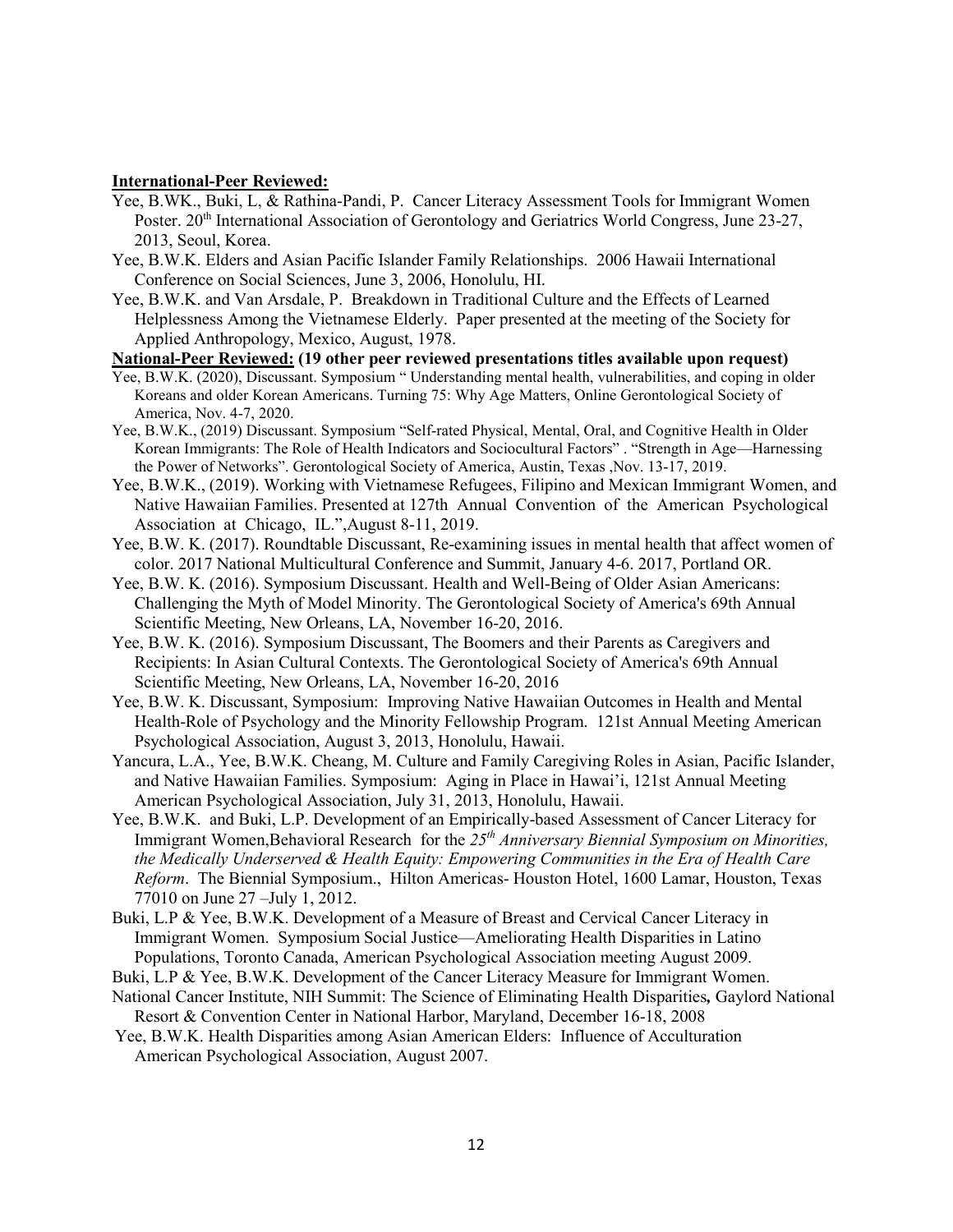- Yancura, L.A. and Yee, B.W.K. Grandparents Caring For Grandchildren: Health Services Implications. Center for Mental Health Services, Florida Mental Institute and U.S. Department of Health and Human Services, Tampa Florida, 2007.
- Yee, B.W.K. Understanding Breast and Cervical Cancer Beliefs in Vietnamese Women, 10<sup>th</sup> Symposium, Intercultural Cancer Council, Washington D.C., April 19-23, 2006
- Yee, B.W.K. Acculturation, Social Support, and Health among Vietnamese Adults. Gerontological Society of America, Nov. 2004.
- Yee, B.W.K., Braun, K., Mokuau, N. & Brown, C. Native and Pacific Islander Elders in the U.S. Symposium Pacific Americans in an aging society: A multidisciplinary approach to studying an understudied minority population. Gerontological Society of America, Nov. 21-25,2003.
- Yamada, A.M. & Yee, B.W.K. A survey of depressive symptoms among Vietnamese older adults. Poster at the Gerontological Society of America, Nov. 21-25,2003.
- Yee, B.W.K. Acculturation and adaptive aging: Vietnamese adults. Symposium "Acculturation among elderly minorities: Substantive and methodological issues. Gerontological Society of America, Nov. 24, 2002.

### **Regional-Peer-Reviewed:**

Yee, B.W.K. Health of Older Asian Americans. Southwestern Social Science meeting, Dallas, Texas. 1987.

### **Grand Rounds:**

Yee, B.W.K. Mental Health and Mental Illness in Asian Americans, Psychiatry and Behavioral Sciences Grand Rounds, School of Medicine, University of Texas Medical Branch , December, 1992 (invited address)

# **Workshops (14 other presentation titles available upon request):**

- Yee, B.W.K., Master Teacher, Asian and Pacific Islander Aging, Incorporating Multicultural Content into Gerontological Curriculum, Master Teacher Lecture Series, Association for Gerontology in Higher Education, Ft. Worth, February 23-26, 1995.
- Yee, B.W.K. Invited Chair, Incorporating Multicultural Content into Gerontological Curriculum, Master Teacher Lecture Series, Association for Gerontology in Higher Education, Ft. Worth, February 23-26, 1995.

Yee, B.W.K. American Society on Aging Minority Training Initiatives, San Francisco, March 1998 American Society on Aging Minority Training workshop, Houston, Summer 1998

**Other (11 local presentation titles available upon request):**

# **LEADERSHIP ROLES**

# **ADVISORY AND COMMITTEE RESPONSIBILITIES: International:**

Chair (2007-2009) and Member, Diversity and Inclusion Advisory Council (2006-12), Novartis pharmaceuticals, Basel, Switerland (Diversity Inc. Novartis #1 Diversity company in 2014, Novartis put into place recommendations of our Diversity and Inclusion Advisory Council).

# **National:**

- External Advisory Board (2020- ), Rutgers Asian Research Center on Minority Aging Research, Rutgers University, Institute for Health, Health Care Policy, and Aging Research. National Institute of Aging, 1P30 AG059304-0.
- Advisory Committee (2006-2010), Appointed, Office of Research on Women's Health, National Institutes of Health.
- Steering Committee (2001-09), Appointed, Bright Futures for Women and Wellness (preventive health services, screening & health behaviors for women across the lifespan), Health Resources Services Administration, Bureau of Maternal and Child Health.
- At Large Position MinorityTaskforce Member (2000—04),Appointed , Gerontological Society of America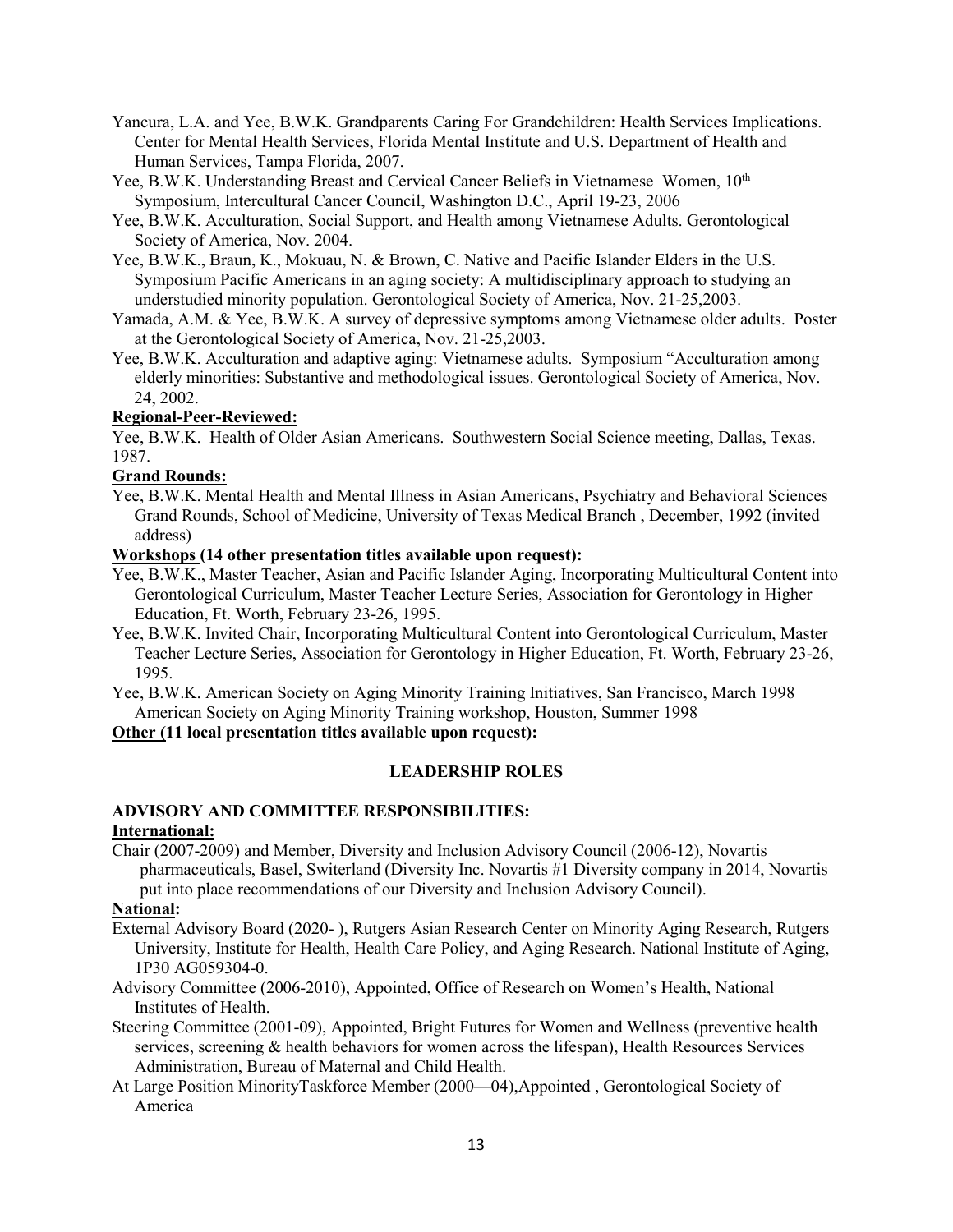Ethnic minority committee (2000-02, Appointed, (1998-00),Elected, Executive Board of Division 20- Adulthood and Aging, American Psychological Association.

Executive Board member (1999-00), Elected, Association for Gerontology in Higher Education.

- Panel of Expert on Minority Women's Health, (1997-06), elected Co-Chair in 1999-2002, Workgroup on National Women's Health Agenda (1997-98), Public Health Service, Office of Women's Health, Dept. of Health and Human Services.
- Ethnogeriatrics Curriculum White Paper Committee(1997-02), Stanford Geriatrics Education Center, Geriatrics Initiatives Branch, Bureau of Health Professions.
- National Advisory Board and Asian Cultural Advisor (2000-02), Multicultural Cancer Network, (PI, L. Jones, UT M.D. Anderson) Center for Disease Control.
- Research consultant (1999-01), Asian and Pacific Islander Elderly Outreach, Magna Systems, Health Care Financing Administration.
- National Advisory Board Member (1996-98), New Ventures in Leadership American, American Society on Aging, Bureau of Health Professions Ethnogeriatrics funded project.
- Member, Adhoc (1996-97) Committee on Aging, American Psychological Association.
- Advisory Committee Member for Collaboration between Gerontological Society of American (1995, GSA representative) and Association for Gerontology in Higher Education.

Women in Psychology Committee Member (1995-97), Elected, Board for the Advancement of Psychology in the Public Interest, American Psychological Association.

National Advisory Board Member (1996-98), National Asian Women's Health Organization, San Francisco, CA.

Board Member (1993-95), National Asian Women's Health Organization, San Francisco, CA.

Program Chairperson, Los Angeles, CA. (1994), Program Co-Chair (1995) New York City, NY Asian American Psychological Association Convention.

Vice-President (1993-95), Elected, Asian American Psychological Association.

Behavioral and Social Science Section representative (1992-96) Minority Aging Task Force, and Chair of BSS Minority Aging Task Force, Gerontological Society of America.

- Member (1990-95), Minority Fellowship Committee, American Psychological Association.
- Program Chair (1988-89), Division 20-Adult Development and Aging, American Psychological Association Convention, New Orleans, August 1989.

Ethnic Minority Affairs Representative (1988-89), Division 20 of the American Psychological Associatio. **Regional:**

Planning Committee, Minority Women's Health conference (1998-99), Region VI, Women's Health U. S. Public Health Service, Office of Minority and Women's Health, April 29-May 1, 1999, Houston, TX.

Planning Committee (1992),"Southeast Asian Health Symposium" Region VI U. S. Public Health Service, Office of Minority Health, May 13-15, 1994, Marriot Hotel, Houston, TX.

### **State:**

Ethnogeriatrics Committee (1986-02), Chair (1991-02), Texas Consortium of Geriatric Education Centers, Baylor College of Medicine, Baylor College of Medicine, Houston, Texas.

Advisory Board Member (1995), Research Development Institute, Houston, TX.

UHM: Faculty Advisory Board, Center on Aging

# **CTAHR:**

Leadership(2002-present)

Oahu County Administrator Search Committee Chair (2004-2006).

Youth Development/4H Search committee member(2004).

### **FCS:**

Chair (2002-present), Family and Consumer Sciences

# **Community:**

Galveston Committee for the Advancement of Families and Children (1997-02, Champions of Children) Mayor Quiroga's Leadership Taskforce and Chair of Asian and Pacific Islanders Families Advisory **Taskforce**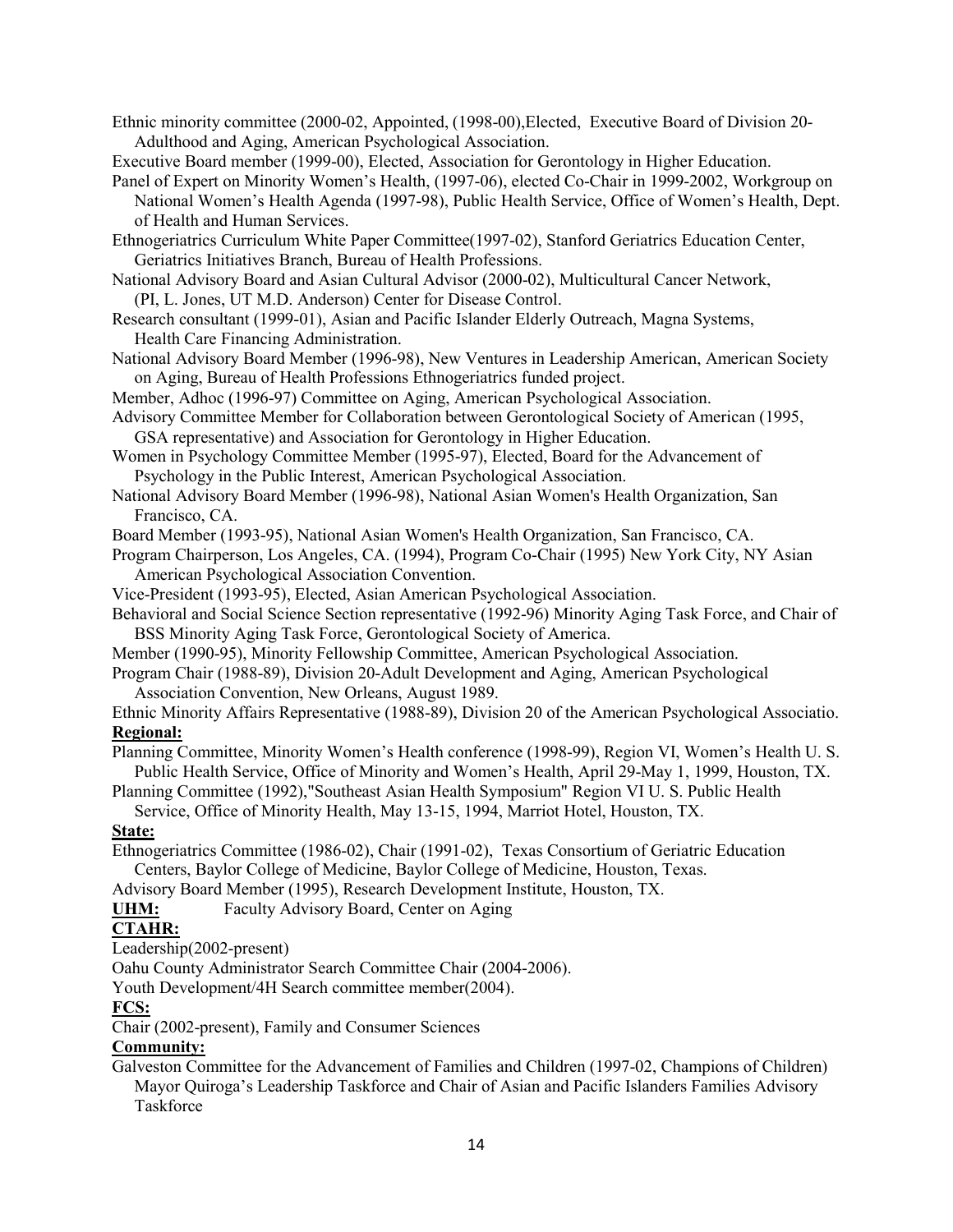Race, Tolerance, and Unity Committee (1999-02), City of Galveston, Member

### **Advisory and Consulting:**

Consultant (1995-99), Tuberculosis Prevention among Southeast Asian populations, Research Development Institute.

Consultant (1990-92) for grant proposal of Dr. Patricia Jones, Graduate Program, School of Nursing, Loma Linda University, Asian American Women Caring for Elderly Parents (1995-99),Nursing Research, NIH, \$575,074.

- Consultant 1994), Asian and Pacific Islander Faculty and Administrative Barriers, University of Texas System Committee on Minority Faculty and Administration Issues, Chair, Dr. Clifford Houston.
- Consultant (1988-91), Senior Citizen Fire Prevention Program, Noon Optimist of Galveston, US Dept. of Justice.

Consultant-Lecturer (1986-88), UTMB pre-retirement workshop and UTMB retirees club.

Research Consultant (1986), School of Applied Arts and Sciences, San Jose State University.

- Consultant for Oklahoma Indian Council of Elders (1985-90), Needs Assessment for Indian Elderly of Indian Tribes in Oklahoma.
- Consultant (1983-1985) Vietnamese American Association Vietnamese Senior Citizens of Houston, Research Development Institute. (Coordinator for Oklahoma, Texas mental health workshop for refugees; research and consultant and coordinator of needs assessment of refugees in Region VI.

### **MEMBERSHIP and SERVICE in PROFESSIONAL ORGANIZATIONS**:

American Psychological Association

Gerontological Society of America

Asian-American Psychological Association

#### **Editorial Board Professional Service:**

Editorial Board (2012-15), American Journal of Orthopsychiatry.

Senior Editorial Board Member (2009-2019), Associate Editor (2009-14), Asian American Journal of Psychology, American Psychological Association(Citation impact journal inclusion in 3 years-highly unusual for behavioral science journal).

Editorial Board (1997-16), Topics in Geriatric Rehabilitation

Editorial Board (1997-01), Psychology and Aging, American Psychological Association.

Editorial Board (1996-00), Journals of Gerontology: Psychological Sciences, Gerontological Society of America.

Guest Editor (1996), Ethnogeriatrics: Impact of Culture and Minority Experiences on Geriatric Rehabilitation, Topics in Geriatric Rehabilitation, 12(3).

Guest Associate Editor (1994-95), Health Psychology, 14(7): 1995, Special Issue, Behavioral and Sociocultural Perspectives on Ethnicity and Health, American Psychological Association.

Editorial Board (1994-98), Journal of Ethnicity and Aging, Springer Publications.

# **Occasional Peer Reviewer for Peer Reviewed Journals and Professional Publications**

 **(24+ journals & publisher list since 1983 & available upon request):**

# **Professional Service:**

Adhoc Peer Reviewer (2001), Healthy Communities, Substance Abuse and Mental Health Services Administration, Dept. of Health and Human Services.

Adhoc Peer reviewer (1999, 2000), GECs, Physician/Dentists Geriatric Training, Bureau of Health Professions, HRSA.

Peer reviewer (1999,2000), Retirement Research Foundation.

Adhoc Peer reviewer (1999), Family Strengthening Prevention Interventions , Special Emphasis Panel,

Center for Substance Abuse Prevention, Substance Abuse and Mental Health Services Administration, Dept. of Health and Human Services, August 1999.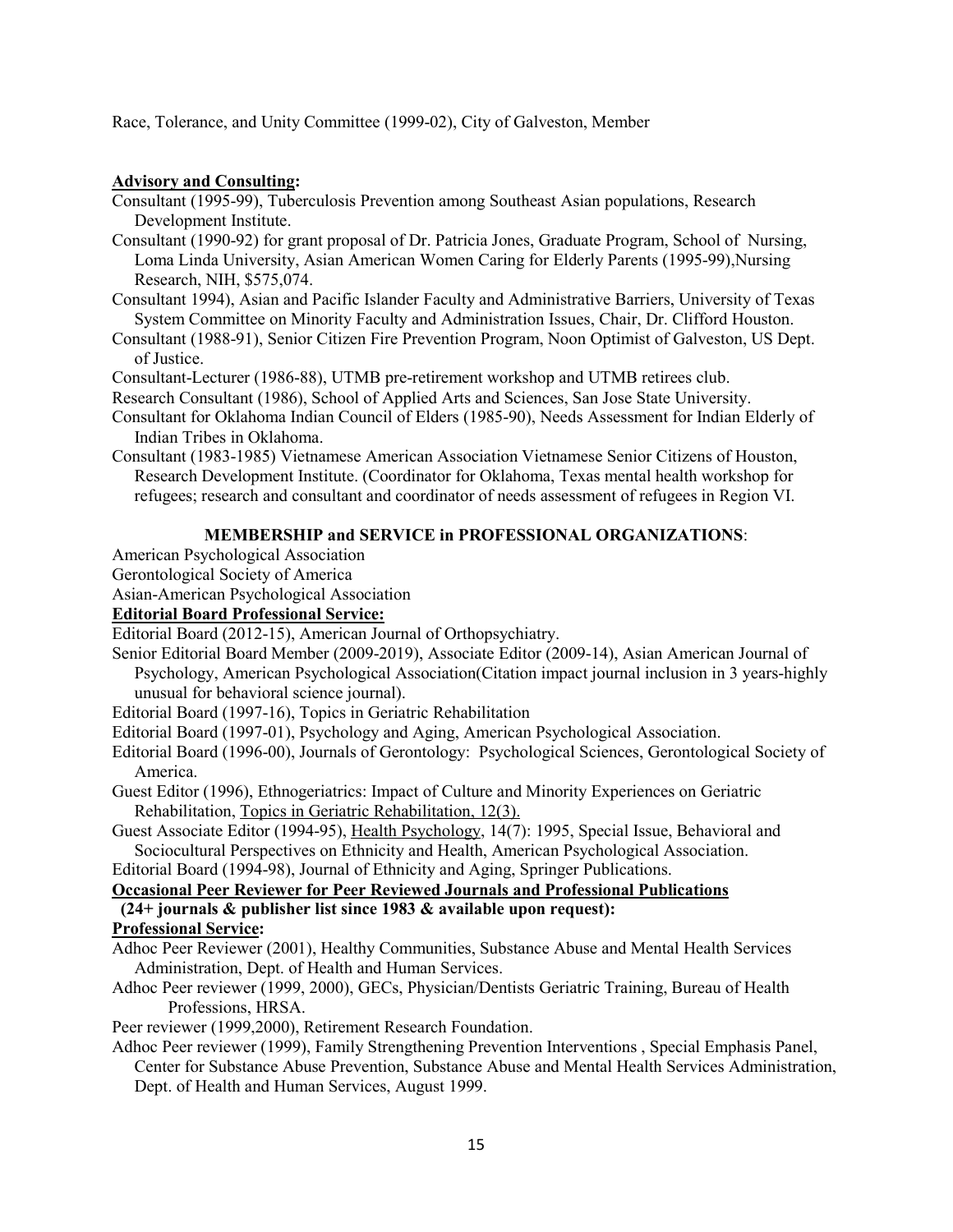- Peer reviewer (1998), Learn and Serve Intergenerations Learning Project, Association for Gerontology in Higher Education and Generations Together.
- Adhoc Peer reviewer (1998), Geriatric Education Centers, Geriatrics Initiatives Branch, Bureau Health Professions.
- Invited Participant (1998), National Prevention System Regional Meeting, Region VI,Center for Substance Abuse Prevention and National Association of State Alcohol and Drug Abuse Directors, New Orleans, March 1998.
- Invited Consensus Conference Participant (1997), Capacity Building Biomedical/Behavioral Research Infrastructure in the Minority Scientific Community , Congressionally Directed Medical Research Programs, U.S. Army Medical Research and Materiel Command, October 23-25, 1997, Vienna, Virginia.
- Invited Participant (1997), Refining the Research Agenda for Minority Health Statistics, National Center for Health Statistics and Centers for Disease Control, May 12-13, 1997, Bethesda, MD.
- Advisory Committee (1996), Member, Multicultural Aging Training and Network Initiative, Retirement Research Foundation.
- Invited Participant (1996), Pacific Islander and Asian American Health Research Conference, Honolulu, HI, January 7-10, 1996, National Institutes of Health, Office of the Director, Office of Research on Minority Health.
- Invited Participant (1995), First National Summit of Asian American and Pacific Islander Health Organizations Leaders, June 22-24 1995,San Francisco, CA., Centers for Disease Control and Prevention,Asian American and Pacific Islander Health Promotion, Inc.
- Ad Hoc Reviewer for Site VisitingTeam Member (1994-95), Medical Treatment Effectiveness Program (MEDTEP) on Asian and Pacific Islander Populations, Agency for Health Care Policy.
- Ad Hoc Reviewer (1994) for Minority Institutional Research Development Program and Minority Access to Research Career Program, National Institute of Mental Health.
- Ethnogeriatric Study Group (1994-95), National Forum on Geriatric Education and Training, Bureau of Health Professions, Health Resources and Services Administration, Dept. of Health and Human Services.
- Invited Consultant (1994), Status of Asian and Pacific Islanders in Higher Education, UT System Committee on the Status of Minorities, Dr. Clifford W. Houston, Chair.
- Planning Committee and Lead Facilitator (1994), Asian and Pacific Islander Institute, Substance Abuse Prevention Community Partnership Training, Center for Substance Abuse Prevention, Ramada Inn, Galveston, TX, 6/13/94 to 6/18/94.
- Facilitator (1994), Region VI Southeast Asian Health and Community Issues Symposium, U.S. Public Health Service, Office of Minority Health, 5/13/94 to 5/15/94, Marriott, Houston, TX.
- Peer reviewer (1993), Department of Education, National Institute for Disability and Rehabilitation Research Discretionary Funds, June 22-24, 1993.
- Consultant (1993), Asian and Pacific Islander Elderly Conversationwith B. Josea Kramer, Minority Curriculum for Interdisciplinary Teaching Faculty at University of California-Berkeley.
- Symposium Chair (1992), Risk Taking and Abuse Behaviors at First Behaviorial and Sociocultural Perspectives on Ethnicity and Health Conference, September 17-20 1992.
- Discussant (1992), Symposium: Complexities of Ethnic-Cultural Diversity and Quality of Life, American Psychological Association, Washington D.C., August 14-18, 1992.
- Mentor for Mentor-Mentee luncheon, Asian American Psychological Association, August, 13, 1992 Invited Participant (1992), National Research Center on Asian American Mental Health Conference, Las Vegas, NV, June 12-13 1992.
- Outside peer reviewer (1992), Health Services Dissertation Research Grants, Agency for Health Care Policy and Research.
- Invited participant (1991), for Ethnic Minorities Research Conference, National Institute on Drug Abuse, Special Populations Research, May, 1991.